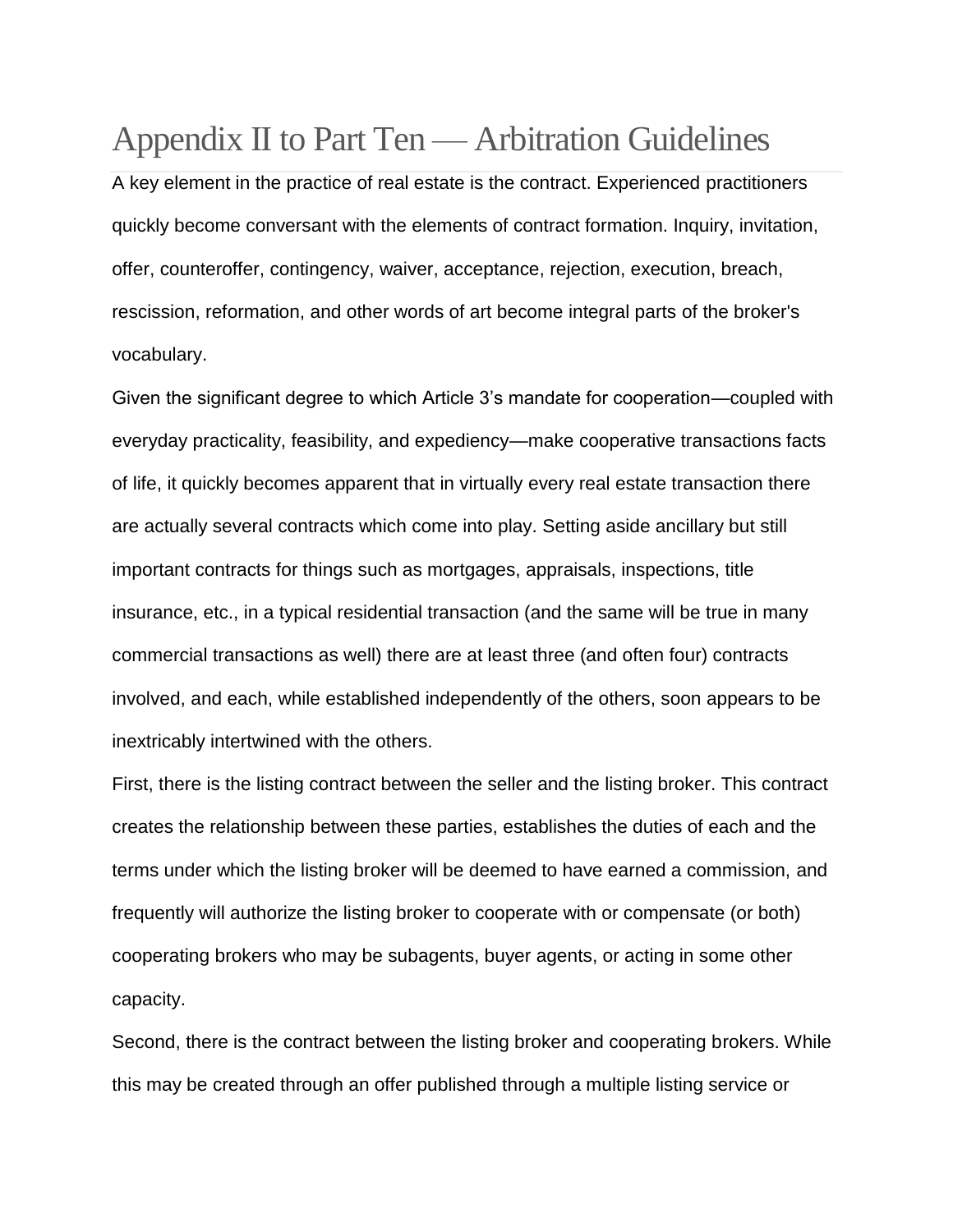through some other method of formalized cooperative effort, it need not be. Unlike the bilateral listing contract (where generally the seller agrees to pay a commission in return for the listing broker's production of a ready, willing, and able purchaser), the contract between the listing broker and the cooperating broker is unilateral in nature. This simply means that the listing broker determines the terms and conditions of the offer to potential cooperating brokers (and this offer may vary as to different potential cooperating brokers or as to cooperating brokers in different categories). This type of contract differs from a bilateral contract also in that there is no contract formed between the listing broker and the potential cooperating brokers upon receipt of the listing broker's offer. The contract is formed only when accepted by the cooperating broker, and acceptance occurs only through performance as the procuring cause of the successful transaction. (Revised 11/97)

Third, there is the purchase contract—sometimes referred to as the purchase and sale agreement. This bilateral contract between the seller and the buyer establishes their respective promises and obligations to each other, which may also impact on third parties. The fact that someone other than the seller or buyer is referenced in the purchase contract does not make him/her a party to that contract, though it may create rights or entitlements which may be enforceable against a party (the buyer or seller). Fourth, there may be a buyer-broker agreement in effect between the purchaser and a broker. Similar in many ways to the listing contract, this bilateral contract establishes the duties of the purchaser and the broker as well as the terms and conditions of the broker's compensation.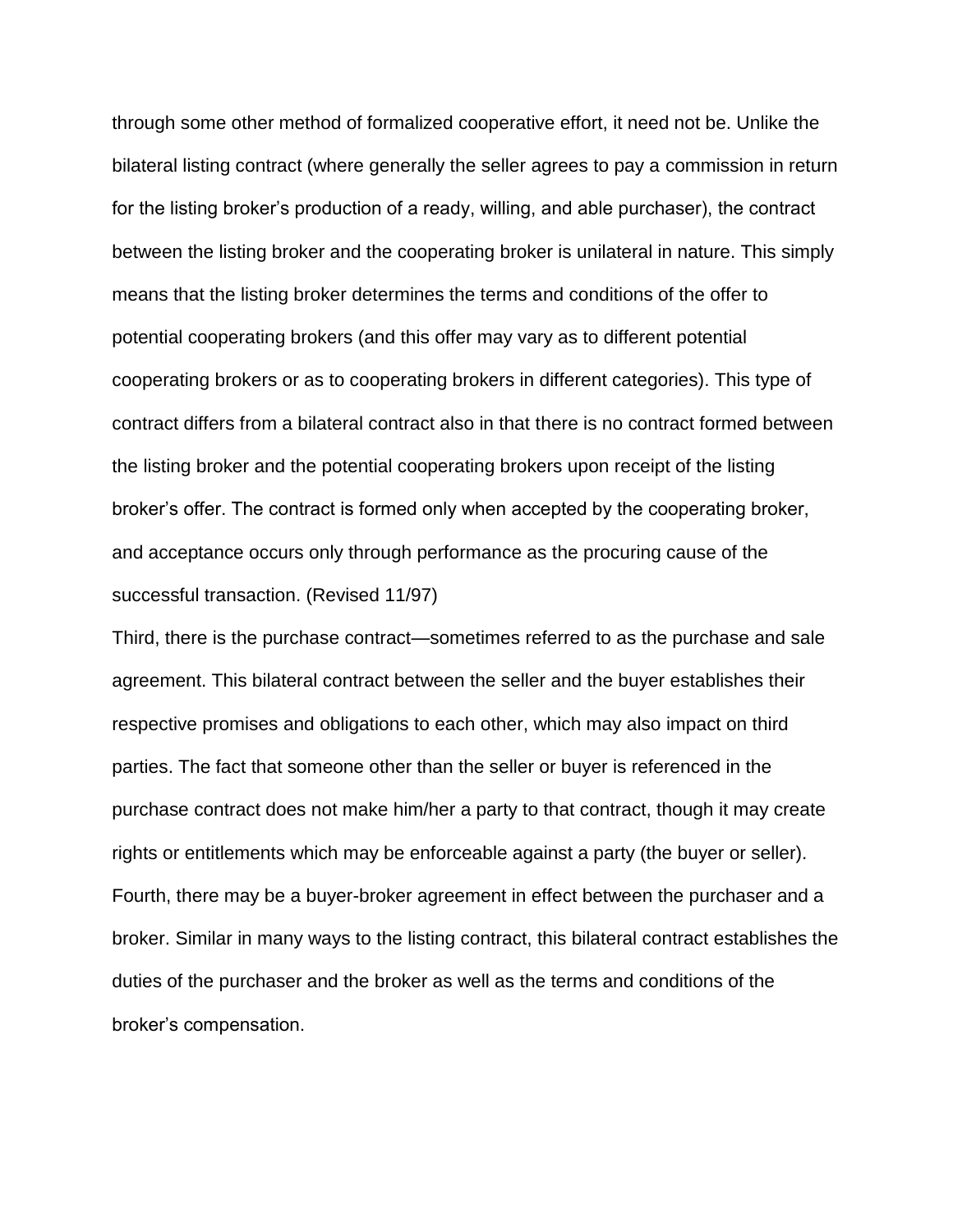These contracts are similar in that they are created through offer and acceptance. They vary in that acceptance of a bilateral contract is through a reciprocal promise (e.g., the purchaser's promise to pay the agreed price in return for the seller's promise to convey good title), while acceptance of a unilateral contract is through performance (e.g., in producing or procuring a ready, willing, and able purchaser).

Each of these contracts is subject to similar hazards in formation and afterward. The maker's (offeror's) offer in any of these scenarios may be accepted or rejected. The intended recipient of the offer (or offeree) may counteroffer. There may be questions as to whether a contract was formed—e.g., was there an offer, was it accepted, was the acceptance on the terms and conditions specified by the maker of the offer—or was the "acceptance" actually a counteroffer (which, by definition, rejects the first offer). A contract, once formed, may be breached. These and other questions of contract formation arise on a daily basis. There are several methods by which contractual questions (or "issues" or "disputes") are resolved. These include civil lawsuits, arbitration, and mediation.

Another key contract is the one entered into when a real estate professional joins a local Board of REALTORS® and becomes a REALTOR®. In return for the many benefits of membership, a REALTOR® promises to abide by the duties of membership including strict adherence to the Code of Ethics. Among the Code's duties is the obligation to arbitrate, established in Article 17. Article 17 is interpreted through five Standards of Practice among which is Standard of Practice 17-4 which enumerates four situations under which REALTORS® agree to arbitrate specified non-contractual disputes. (Adopted 11/96)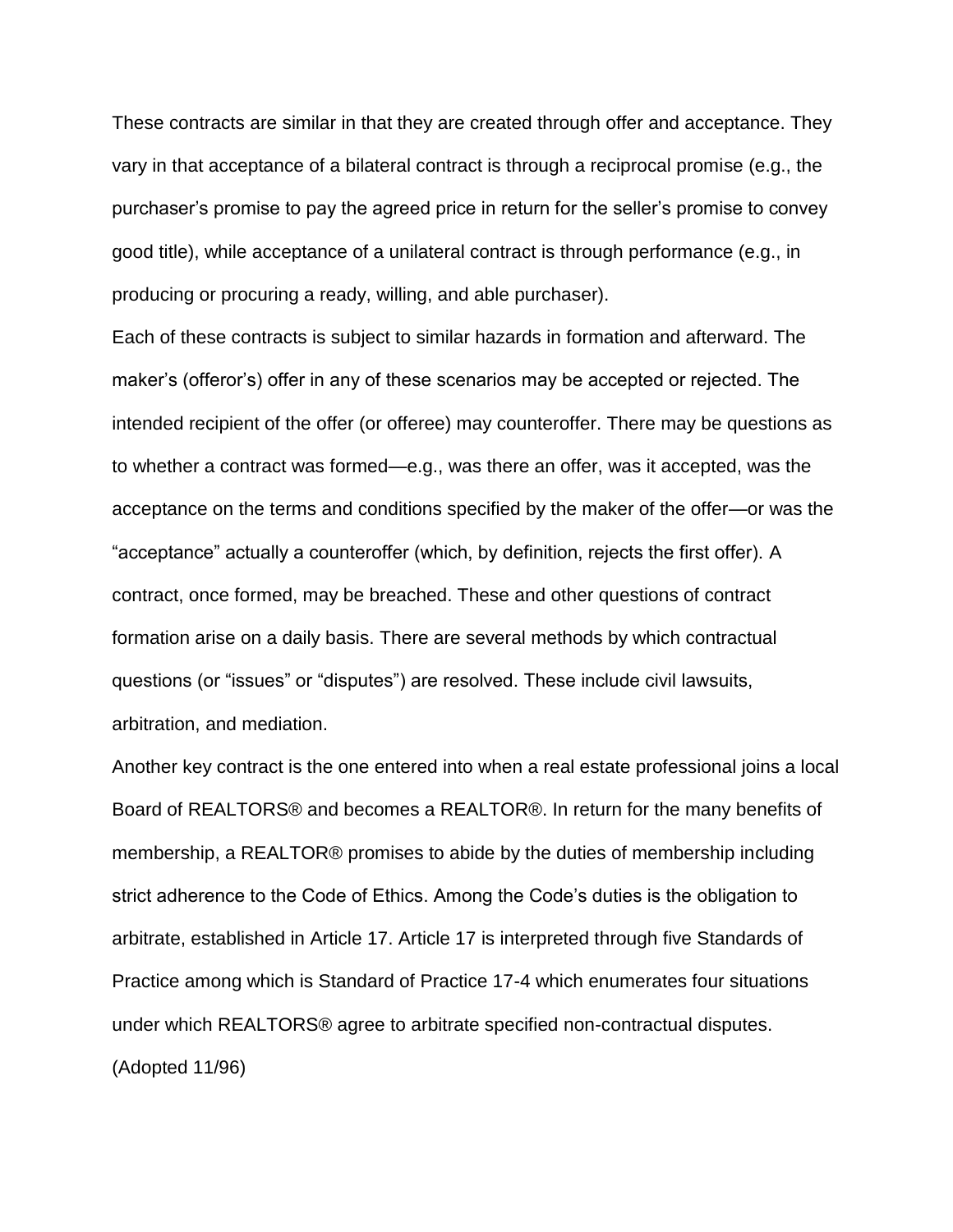Boards and Associations of REALTORS® provide arbitration to resolve contractual issues and questions and specific non-contractual issues and questions that arise between members, between members and their clients, and, in some cases, between parties to a transaction brought about through the efforts of REALTORS®. Disputes arising out of any of the five above-referenced contractual relationships may be arbitrated, and the rules and procedures of Boards and Associations of REALTORS® require that certain types of disputes must be arbitrated if either party so requests. (Information on "mandatory" and "voluntary" arbitration is found elsewhere in the Code of Ethics and Arbitration Manual.) (Revised 11/96)

While issues between REALTORS® and their clients—e.g., listing broker/seller (or landlord) or buyer broker/buyer (or tenant)—are subject to mandatory arbitration (subject to the client's agreement to arbitrate), and issues between sellers and buyers may be arbitrated at their mutual agreement, in many cases such issues are resolved in the courts or in other alternative dispute resolution forums (which may also be administered by Boards or Associations of REALTORS®). The majority of arbitration hearings conducted by Boards and Associations involve questions of contracts between REALTORS®, most frequently between listing and cooperating brokers, or between two or more cooperating brokers. These generally involve questions of procuring cause, where the panel is called on to determine which of the contesting parties is entitled to the funds in dispute. While awards are generally for the full amount in question (which may be required by state law), in exceptional cases, awards may be split between the parties (again, except where prohibited by state law). Split awards are the exception rather than the rule and should be utilized only when Hearing Panels determine that the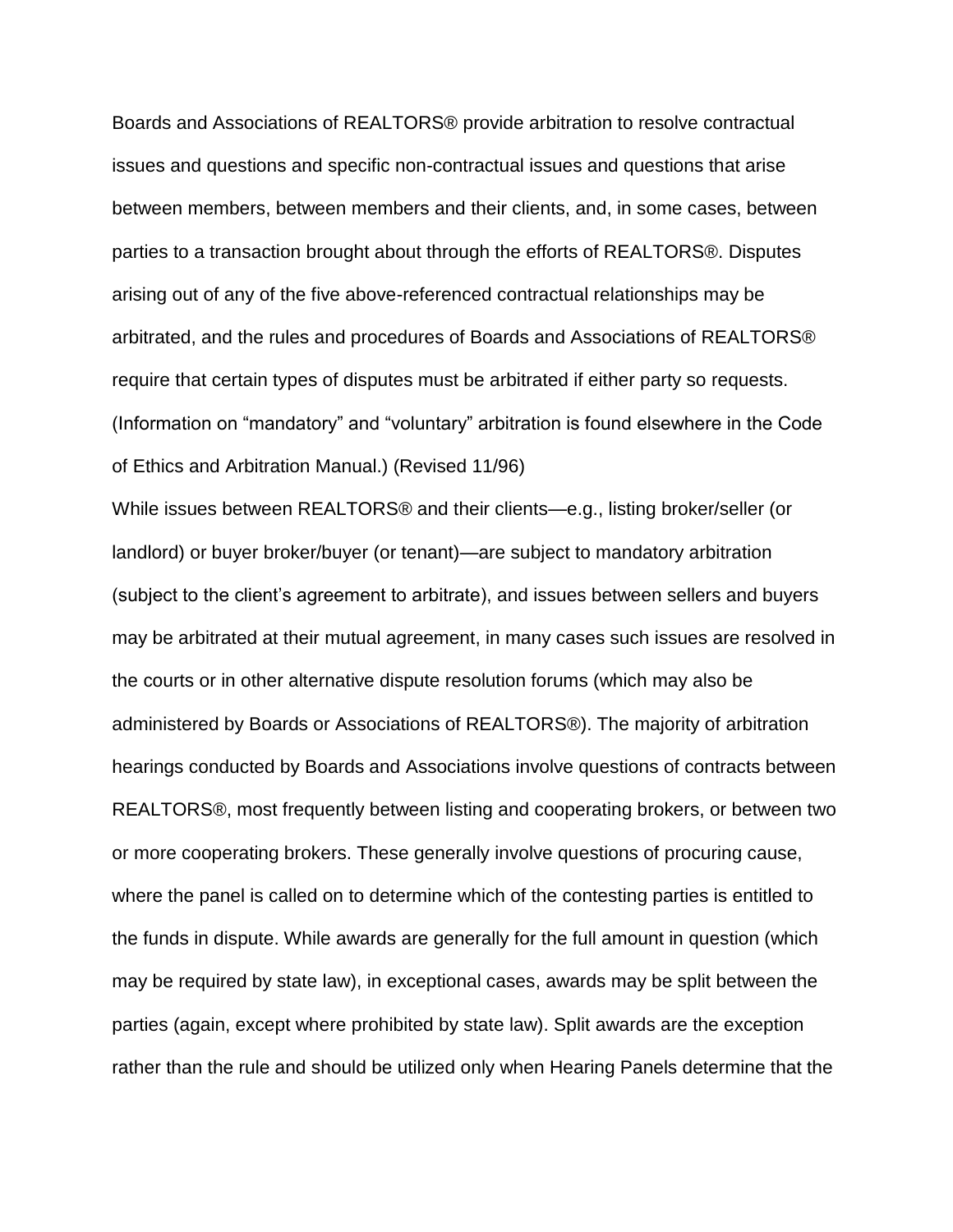transaction would have resulted only through the combined efforts of both parties. It should also be considered that questions of representation and entitlement to compensation are separate issues. (Revised 11/98)

In the mid-1970s, the NATIONAL ASSOCIATION OF REALTORS® established the Arbitration Guidelines to assist Boards and Associations in reaching fair and equitable decisions in arbitration; to prevent the establishment of any one, single rule or standard by which arbitrable issues would be decided; and to ensure that arbitrable questions would be decided by knowledgeable panels taking into careful consideration all relevant facts and circumstances.

The Arbitration Guidelines have served the industry well for nearly two decades. But, as broker-to-broker cooperation has increasingly involved contracts between listing brokers and buyer brokers and between listing brokers and brokers acting in nonagency capacities, the time came to update the Guidelines so they remained relevant and useful. It is to this end that the following is intended.

### **Procuring Cause**

As discussed earlier, one type of contract frequently entered into by REALTORS® is the listing contract between sellers and listing brokers. Procuring cause disputes between sellers and listing brokers are often decided in court. The reasoning relied on by the courts in resolving such claims is articulated in Black's Law Dictionary, Fifth Edition, definition of procuring cause:

*The proximate cause; the cause originating a series of events which, without break in their continuity, result in the accomplishment of the prime object. The*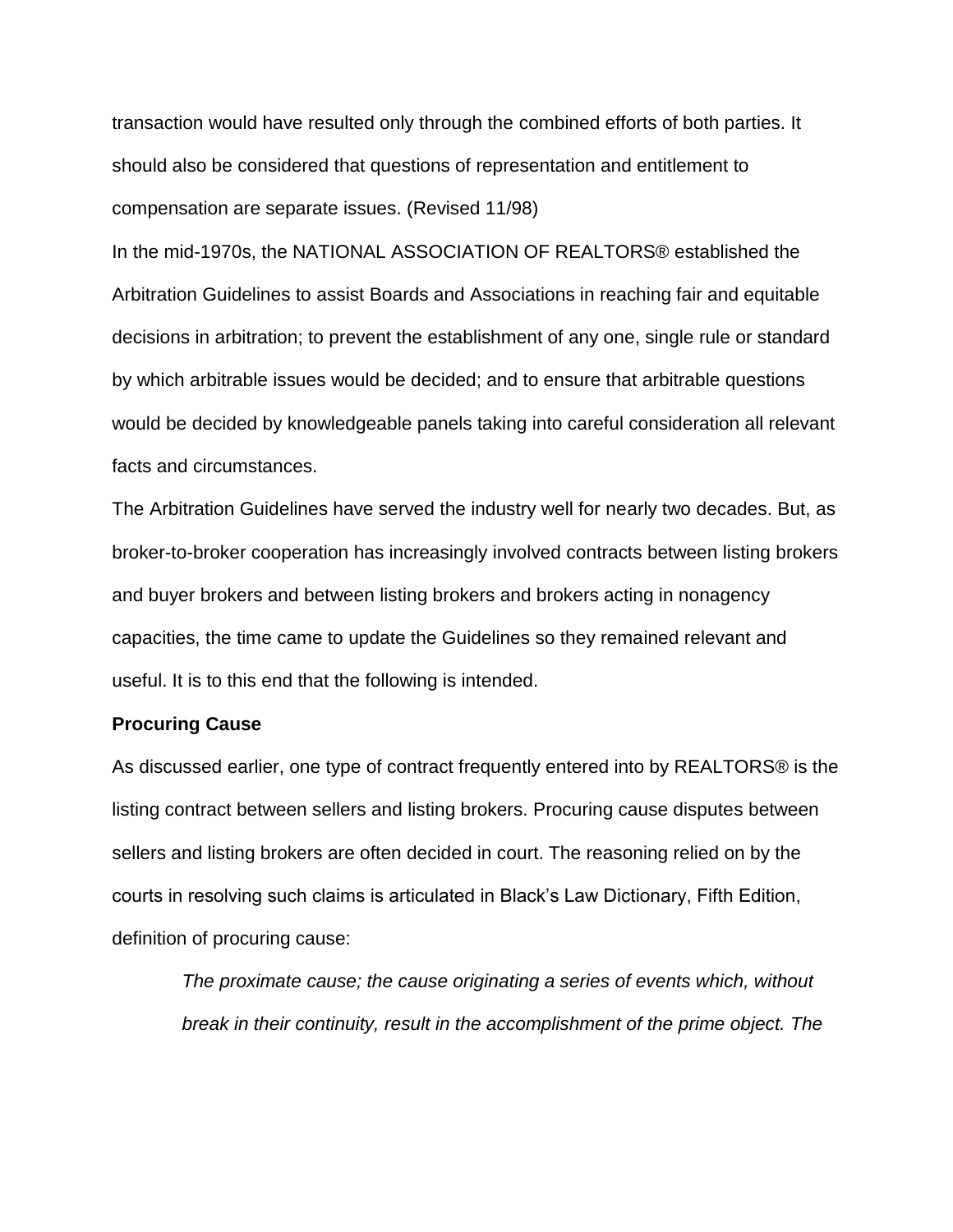*inducing cause; the direct or proximate cause. Substantially synonymous with "efficient cause."*

*A broker will be regarded as the "procuring cause" of a sale, so as to be entitled to commission, if his efforts are the foundation on which the negotiations resulting in a sale are begun. A cause originating a series of events which, without break in their continuity, result in accomplishment of prime objective of the employment of the broker who is producing a purchaser ready, willing, and able to buy real estate on the owner's terms. Mohamed v. Robbins, 23 Ariz. App. 195, 531 p.2d 928, 930.*

*See also Producing cause; Proximate cause.*

Disputes concerning the contracts between listing brokers and cooperating brokers, however, are addressed by the National Association's Arbitration Guidelines promulgated pursuant to Article 17 of the Code of Ethics. While guidance can be taken from judicial determinations of disputes between sellers and listing brokers, procuring cause disputes between listing and cooperating brokers, or between two cooperating brokers, can be resolved based on similar though not identical principles. While a number of definitions of procuring cause exist, and a myriad of factors may ultimately enter into any determination of procuring cause, for purposes of arbitration conducted by Boards and Associations of REALTORS®, procuring cause in broker to broker disputes can be readily understood as the uninterrupted series of causal events which results in the successful transaction. Or, in other words, what "caused" the successful transaction to come about. "Successful transaction," as used in these Arbitration Guidelines, is defined as "a sale that closes or a lease that is executed." Many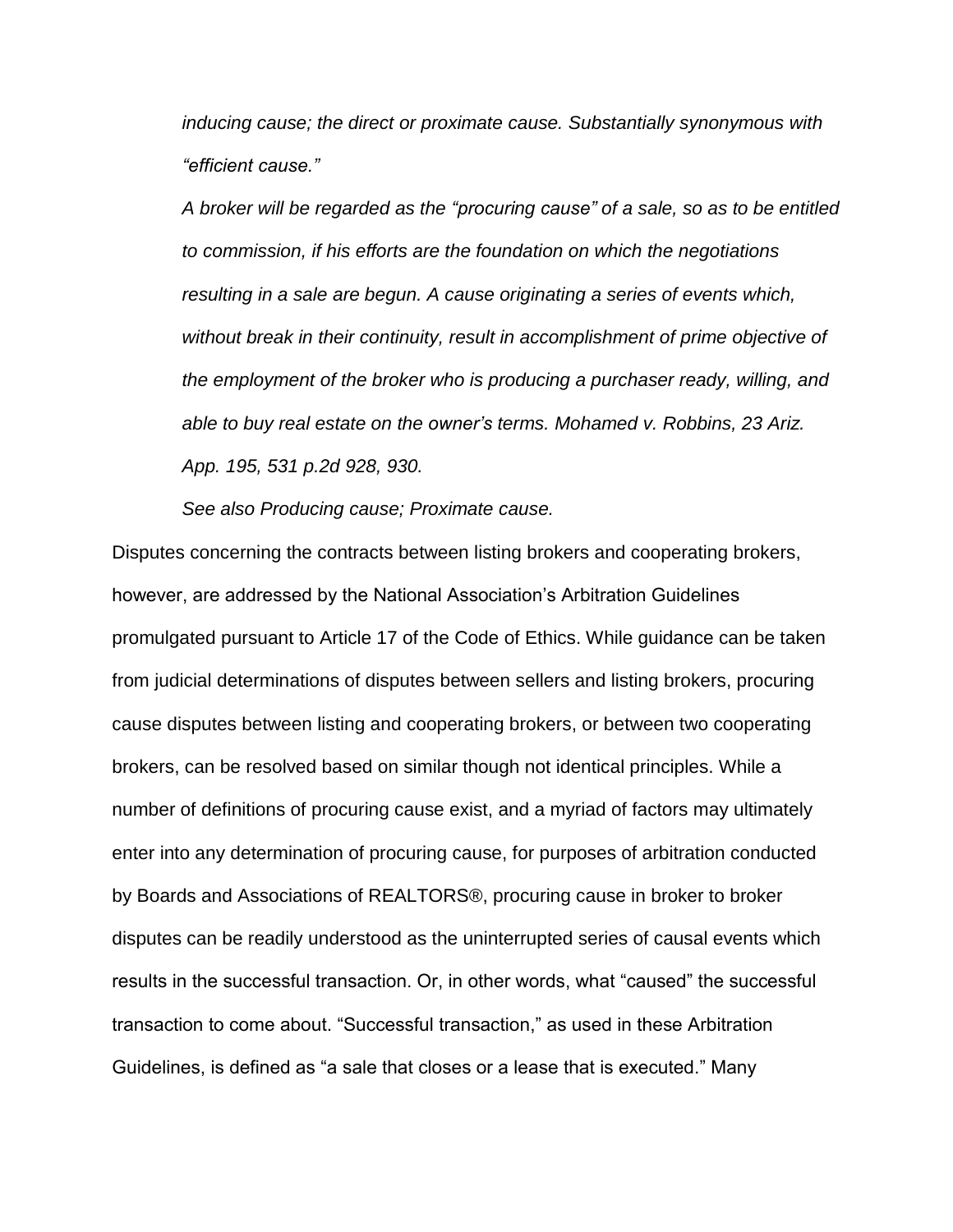REALTORS®, Executive Officers, lawyers, and others have tried, albeit unsuccessfully, to develop a single, comprehensive template that could be used in all procuring cause disputes to determine entitlement to the sought-after award without the need for a comprehensive analysis of all relevant details of the underlying transaction. Such efforts, while well-intentioned, were doomed to failure in view of the fact that there is no "typical" real estate transaction any more than there is "typical" real estate or a "typical" REALTOR®. In light of the unique nature of real property and real estate transactions, and acknowledging that fair and equitable decisions could be reached only with a comprehensive understanding of the events that led to the transaction, the National Association's Board of Directors, in 1973, adopted Official Interpretation 31 of Article I, Section 2 of the Bylaws. Subsequently amended in 1977, Interpretation 31 establishes that:

*A Board rule or a rule of a Multiple Listing Service owned by, operated by, or affiliated with a Board, which establishes, limits or restricts the REALTOR® in his relations with a potential purchaser, affecting recognition periods or purporting to predetermine entitlement to any award in arbitration, is an inequitable limitation on its membership.*

The explanation of Interpretation 31 goes on to provide, in part:

*. . . [T]he Board or its MLS may not establish a rule or regulation which purports to predetermine entitlement to any awards in a real estate transaction. If controversy arises as to entitlement to any awards, it shall be determined by a hearing in arbitration on the merits of all ascertainable facts in the context of the specific case of controversy.*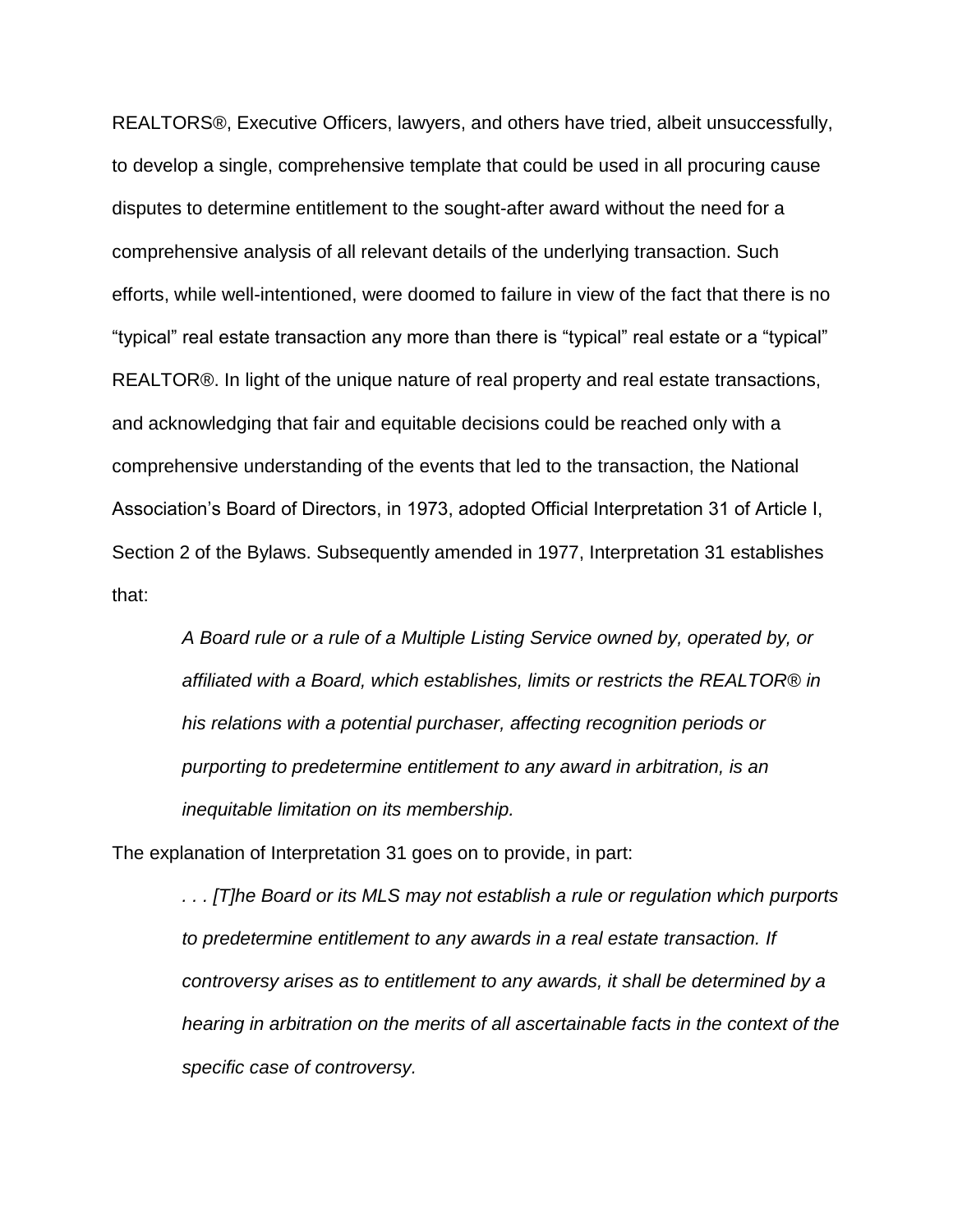It is not uncommon for procuring cause disputes to arise out of offers by listing brokers to compensate cooperating brokers made through a multiple listing service. A multiple listing service is defined as a facility for the orderly correlation and dissemination of listing information among Participants so that they may better serve their clients and customers and the public; is a means by which authorized Participants make blanket unilateral offers of compensation to other Participants (acting as subagents, buyer agents, or in other agency or nonagency capacities defined by law); is a means by which information is accumulated and disseminated to enable authorized Participants to prepare appraisals and other valuations of real property; and is a means by which Participants engaging in real estate appraisal contribute to common databases. Entitlement to compensation is determined by the cooperating broker's performance as procuring cause of the sale (or lease). While offers of compensation made by listing brokers to cooperating brokers through MLS are unconditional,\*

[\*Compensation is unconditional except where local MLS rules permit listing brokers to reserve the right to reduce compensation offers to cooperating brokers in the event that the commission established in a listing contract is reduced by court action or by actions of a lender. Refer to Part One, G. Commission/Cooperative Compensation Offers, Section 1, Information Specifying the Compensation on Each Listing Filed with a Multiple Listing Service of a Board of REALTORS®, *Handbook on Multiple Listing Policy*. (Adopted 11/98)]

the definition of MLS and the offers of compensation made through the MLS provide that a listing broker's obligation to compensate a cooperating broker who was the procuring cause of sale (or lease) may be excused if it is determined through arbitration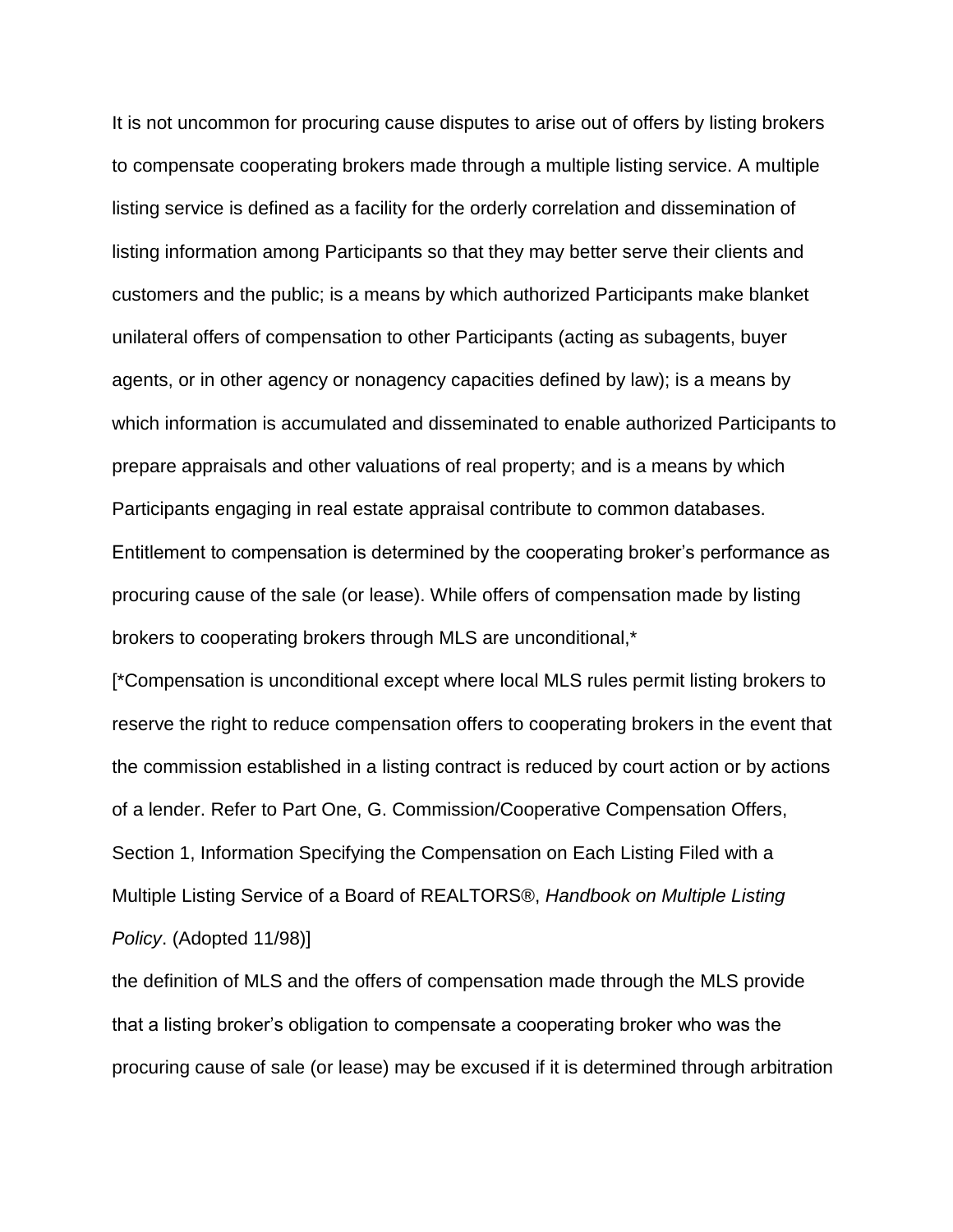that, through no fault of the listing broker and in the exercise of good faith and reasonable care, it was impossible or financially unfeasible for the listing broker to collect a commission pursuant to the listing agreement. In such instances, entitlement to cooperative compensation offered through MLS would be a question to be determined by an arbitration Hearing Panel based on all relevant facts and circumstances including, but not limited to, why it was impossible or financially unfeasible for the listing broker to collect some or all of the commission established in the listing agreement; at what point in the transaction did the listing broker know (or should have known) that some or all of the commission established in the listing agreement might not be paid; and how promptly had the listing broker communicated to cooperating brokers that the commission established in the listing agreement might not be paid. (Revised 11/98)

### **Factors for Consideration by Arbitration Hearing Panels**

The following factors are recommended for consideration by Hearing Panels convened to arbitrate disputes between brokers, or between brokers and their clients or their customers. This list is not all-inclusive nor can it be. Not every factor will be applicable in every instance. The purpose is to guide panels as to facts, issues, and relevant questions that may aid them in reaching fair, equitable, and reasoned decisions.

### **Factor #1. No predetermined rule of entitlement**

Every arbitration hearing is considered in light of all of the relevant facts and circumstances as presented by the parties and their witnesses. "Rules of thumb," prior decisions by other panels in other matters, and other predeterminants are to be disregarded.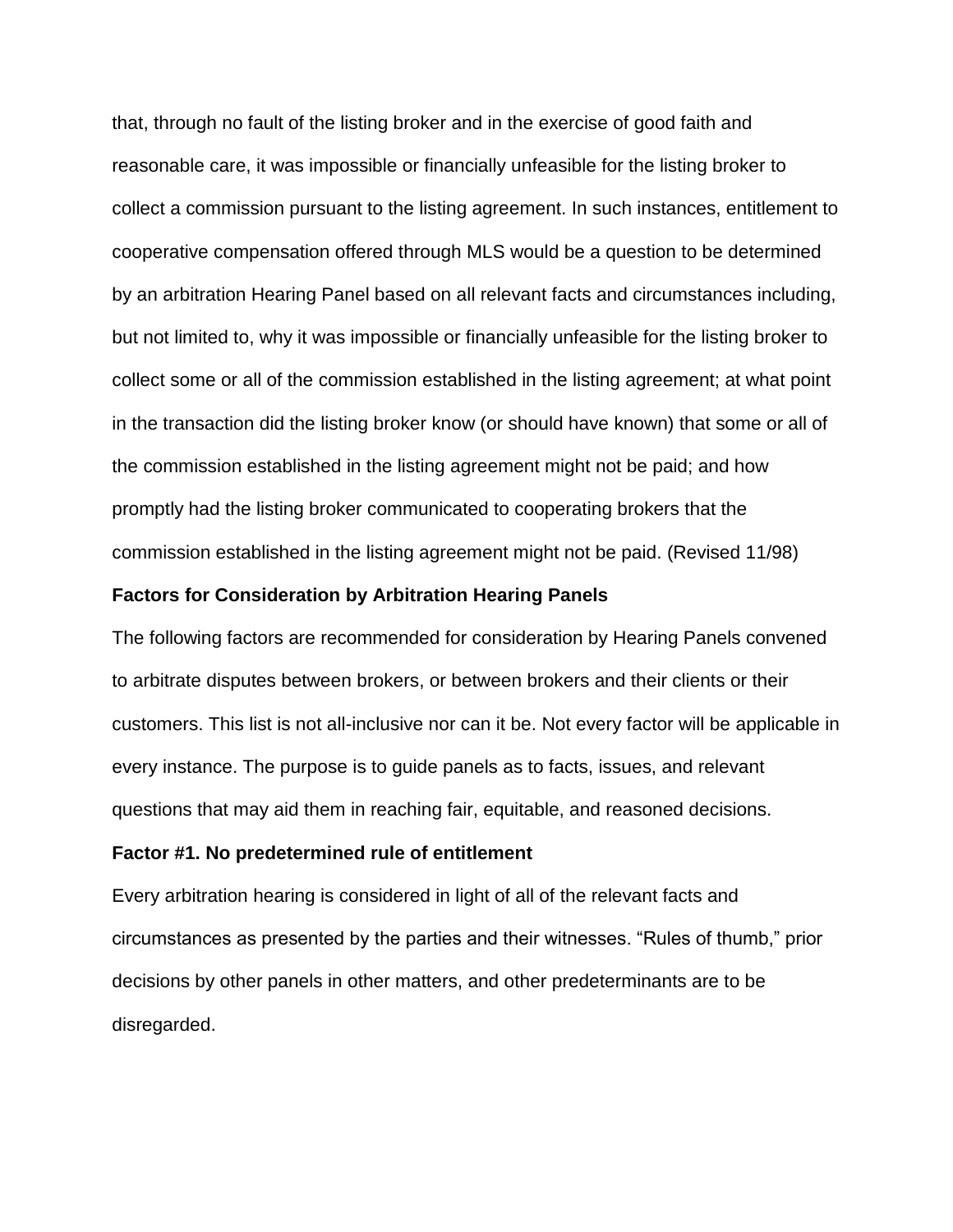Procuring cause shall be the primary determining factor in entitlement to compensation. Agency relationships, in and of themselves, do not determine entitlement to compensation. The agency relationship with the client and entitlement to compensation are separate issues. A relationship with the client, or lack of one, should only be considered in accordance with the guidelines established to assist panel members in determining procuring cause. (Adopted 4/95)

### **Factor #2. Arbitrability and appropriate parties**

While primarily the responsibility of the Grievance Committee, arbitration Hearing Panels may consider questions of whether an arbitrable issue actually exists and whether the parties named are appropriate to arbitration. A detailed discussion of these questions can be found in Appendix I to Part Ten, Arbitrable Issues.

#### **Factor #3. Relevance and admissibility**

Frequently, Hearing Panels are asked to rule on questions of admissibility and relevancy. While state law, if applicable, controls, the general rule is that anything the Hearing Panel believes may assist it in reaching a fair, equitable, and knowledgeable decision is admissible.

Arbitration Hearing Panels are called on to resolve contractual questions, not to determine whether the law or the Code of Ethics has been violated. An otherwise substantiated award cannot be withheld solely on the basis that the Hearing Panel looks with disfavor on the potential recipient's manner of doing business or even that the panel believes that unethical conduct may have occurred. To prevent any appearance of bias, arbitration Hearing Panels and procedural review panels shall make no referrals of ethical concerns to the Grievance Committee. This is based on the premise that the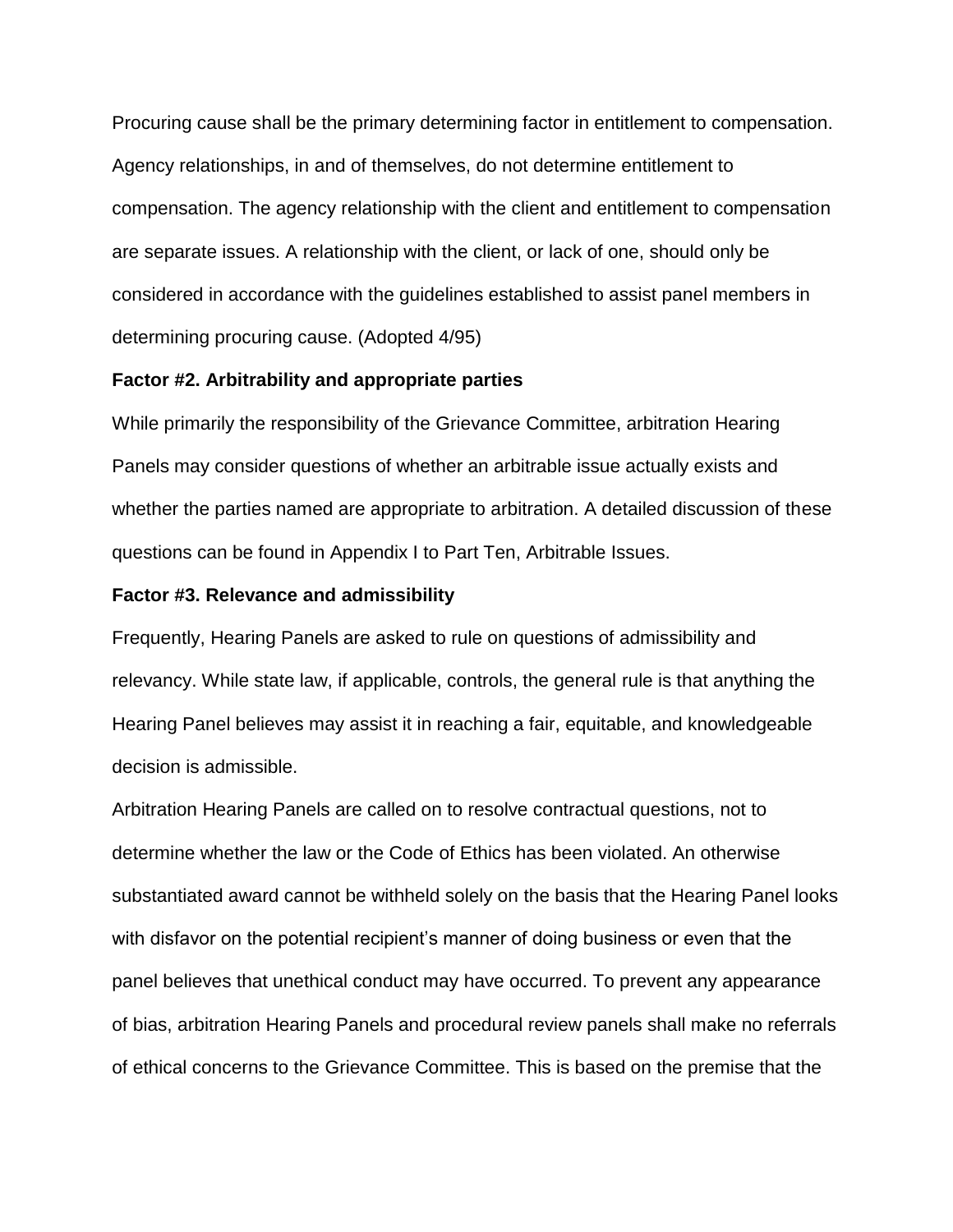fundamental right and primary responsibility to bring potentially unethical conduct to the attention of the Grievance Committee rests with the parties and others with firsthand knowledge. At the same time, evidence or testimony is not inadmissible simply because it relates to potentially unethical conduct. While an award (or failure to make a deserved award) cannot be used to "punish" a perceived "wrongdoer", it is equally true that Hearing Panels are entitled to (and fairness requires that they) consider all relevant evidence and testimony so that they will have a clear understanding of what transpired before determining entitlement to any award. (Amended 11/96)

#### **Factor #4. Communication and contact—abandonment and estrangement**

Many arbitrable disputes will turn on the relationship (or lack thereof) between a broker (often a cooperating broker) and a prospective purchaser. Panels will consider whether, under the circumstances and in accord with local custom and practice, the broker made reasonable efforts to develop and maintain an ongoing relationship with the purchaser. Panels will want to determine, in cases where two cooperating brokers have competing claims against a listing broker, whether the first cooperating broker actively maintained ongoing contact with the purchaser or, alternatively, whether the broker's inactivity, or perceived inactivity, may have caused the purchaser to reasonably conclude that the broker had lost interest or disengaged from the transaction (abandonment). In other instances, a purchaser, despite reasonable efforts by the broker to maintain ongoing contact, may seek assistance from another broker. The panel will want to consider why the purchaser was estranged from the first broker. In still other instances, there may be no question that there was an ongoing relationship between the broker and purchaser; the issue then becomes whether the broker's conduct or, alternatively, the broker's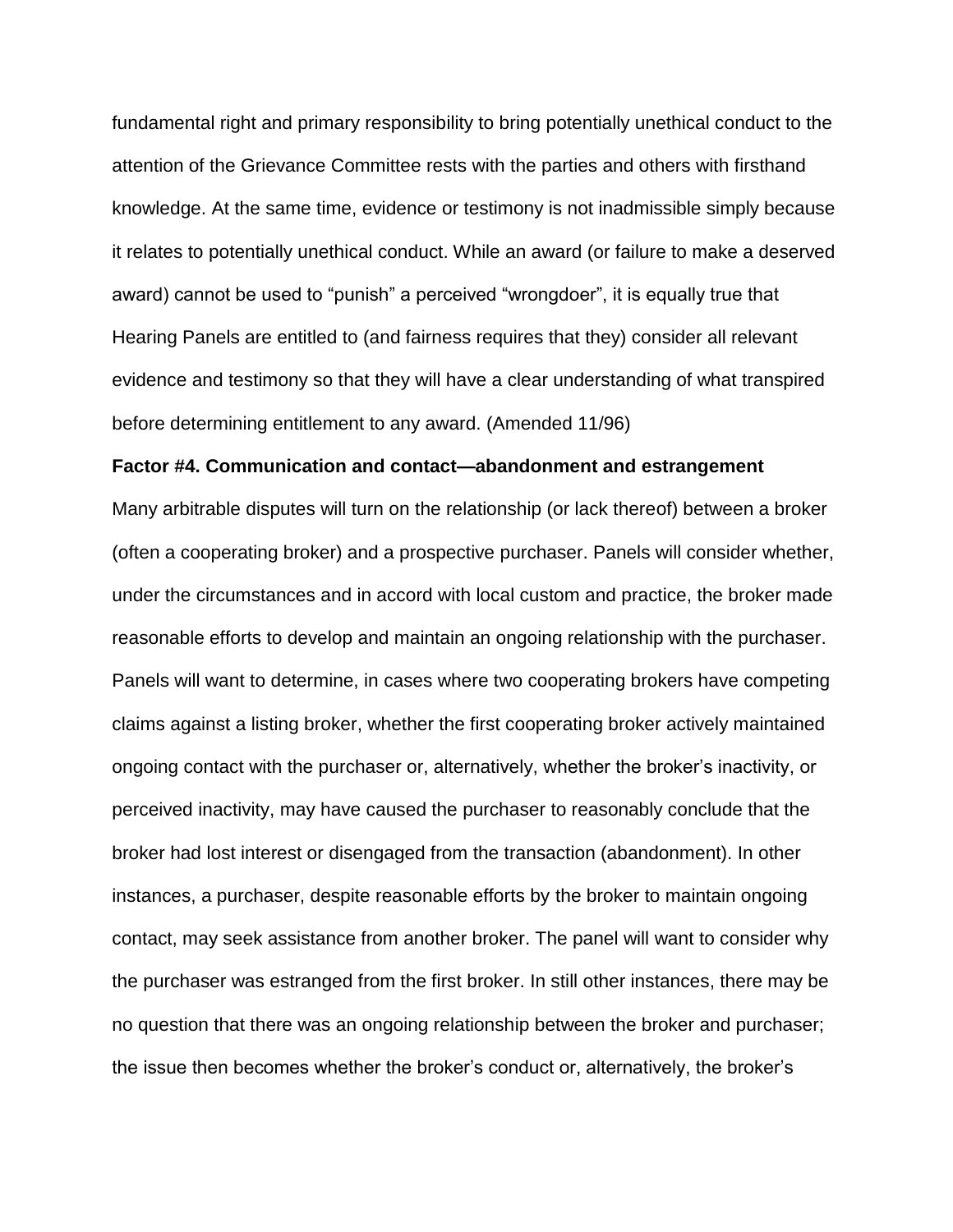failure to act when necessary, caused the purchaser to terminate the relationship (estrangement). This can be caused, among other things, by words or actions or lack of words or actions when called for. Panels will want to consider whether such conduct, or lack thereof, caused a break in the series of events leading to the transaction and whether the successful transaction was actually brought about through the initiation of a separate, subsequent series of events by the second cooperating broker. (Revised 11/99)

#### **Factor #5. Conformity with state law**

The procedures by which arbitration requests are received, hearings are conducted, and awards are made must be in strict conformity with the law. In such matters, the advice of Board legal counsel should be followed.

### **Factor #6. Consideration of the entire course of events**

The standard of proof in Board-conducted arbitration is a preponderance of the evidence, and the initial burden of proof rests with the party requesting arbitration (see Professional Standards Policy Statement 26). This does not, however, preclude panel members from asking questions of the parties or witnesses to confirm their understanding of testimony presented or to ensure that panel members have a clear understanding of the events that led to the transaction and to the request for arbitration. Since each transaction is unique, it is impossible to develop a comprehensive list of all issues or questions that panel members may want to consider in a particular hearing. Panel members are advised to consider the following, which are representative of the issues and questions frequently involved in arbitration hearings.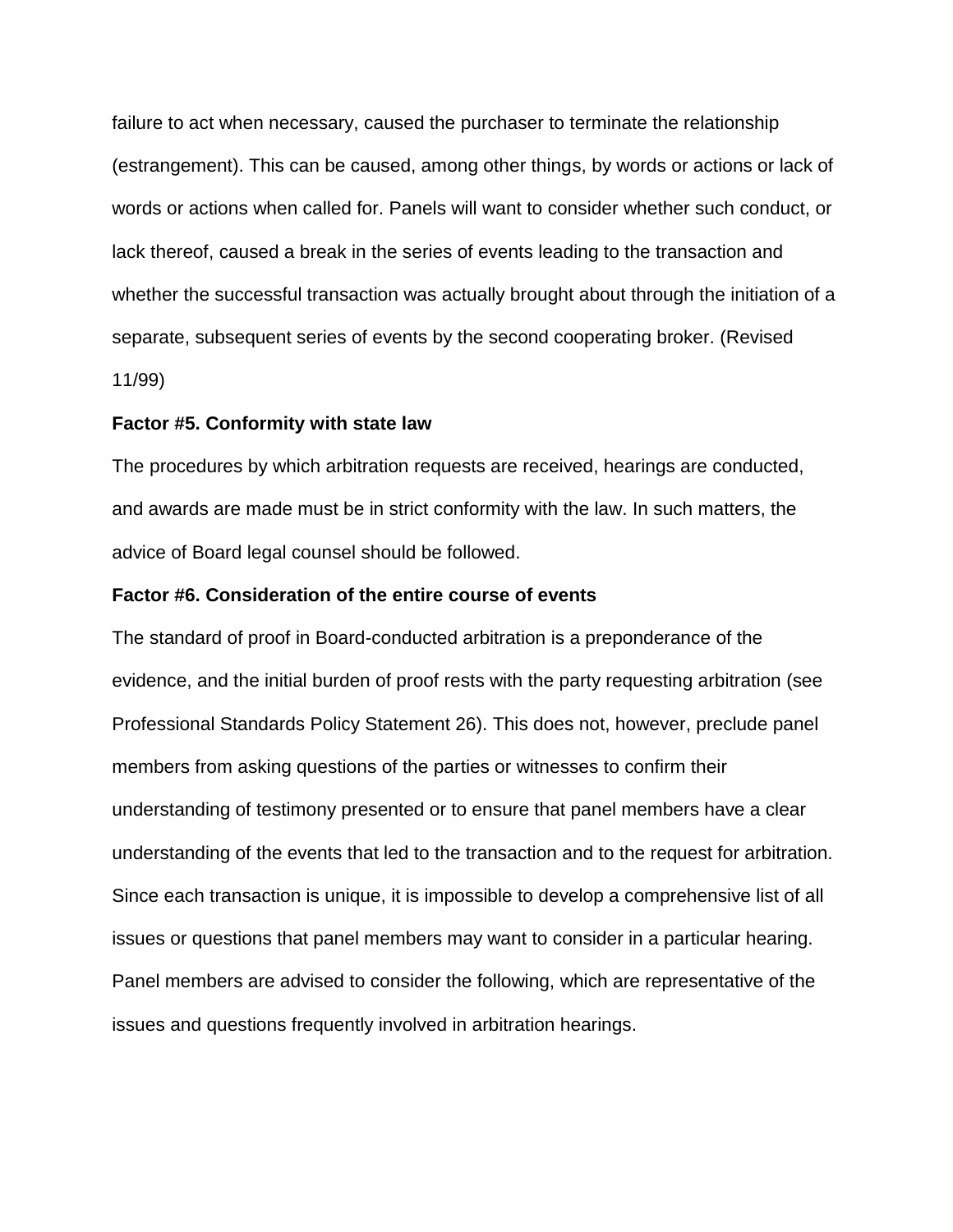## **The Nature and status of the transaction**

(1) What was the nature of the transaction? Was there a residential or commercial sale/lease?

(2) Is or was the matter the subject of litigation involving the same parties and issues as the arbitration?

### **The Nature, status, and terms of the listing agreement**

- 1. What was the nature of the listing or other agreement: exclusive right to sell, exclusive agency, open, or some other form of agreement?
- 2. Was the listing agreement in writing? If not, is the listing agreement enforceable?
- 3. Was the listing agreement in effect at the time the sales contract was executed?
- 4. Was the property listed subject to a management agreement?
- 5. Were the broker's actions in accordance with the terms and conditions of the listing agreement?
	- (a) Were all conditions of the listing agreement met?
	- (b) Did the final terms of the sale meet those specified in the listing agreement?

(c) Did the transaction close? (Refer to Appendix I to **Part Ten**, Arbitrable Issues)

(d) Did the listing broker receive a commission? If not, why not? (Refer to Appendix I to **Part Ten**, Arbitrable Issues)

### **Nature, status, and terms of buyer representation agreements**

1. What was the nature of any buyer representation agreement(s)? Was the agreement(s) exclusive or non-exclusive? What capacity(ies) was the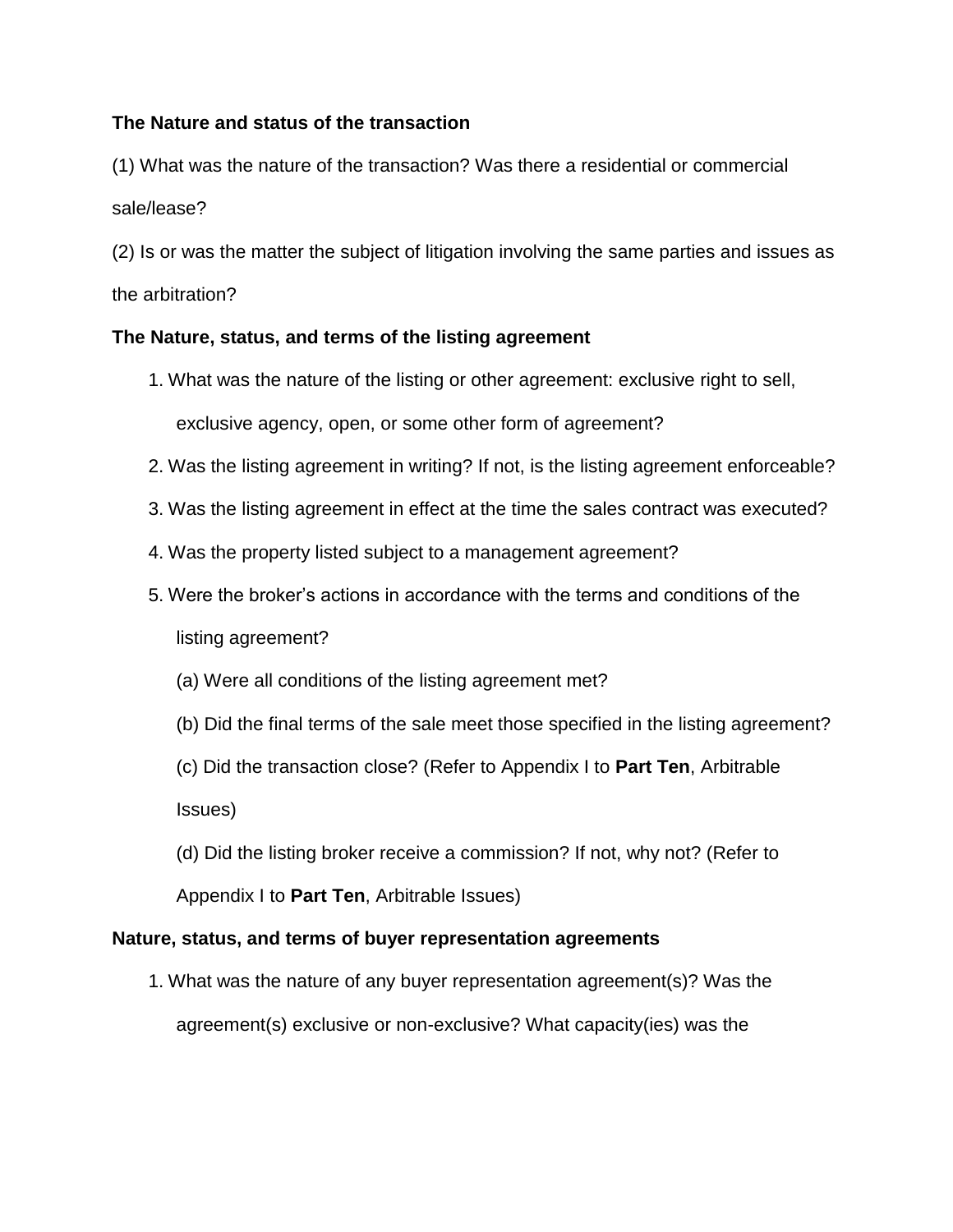cooperating broker(s) functioning in, e.g., agent, legally-recognized non-agent, other?

- 2. Was the buyer representation agreement(s) in writing? Is it enforceable?
- 3. What were the terms of compensation established in the buyer representation agreement(s)?
- 4. Was the buyer representative(s) a broker or firm to which an offer of compensation was made by the listing broker?
- 5. Was the buyer representative(s) actions in accordance with the terms and conditions of the buyer representation agreement(s)?
- 6. At what point in the buying process was the buyer representation relationship established? (Revised 05/03)

# **Nature, status, and terms of the offer to compensate**

- 1. Was an offer of cooperation and compensation made in writing? If not, how was it communicated?
- 2. Is the claimant a party to whom the listing broker's offer of compensation was extended?
- 3. Were the broker's actions in accordance with the terms and conditions of the offer of cooperation and compensation (if any)? Were all conditions of the agreement met?

# **Roles and relationships of the parties**

- 1. Who was the listing broker?
- 2. Who was the cooperating broker or brokers?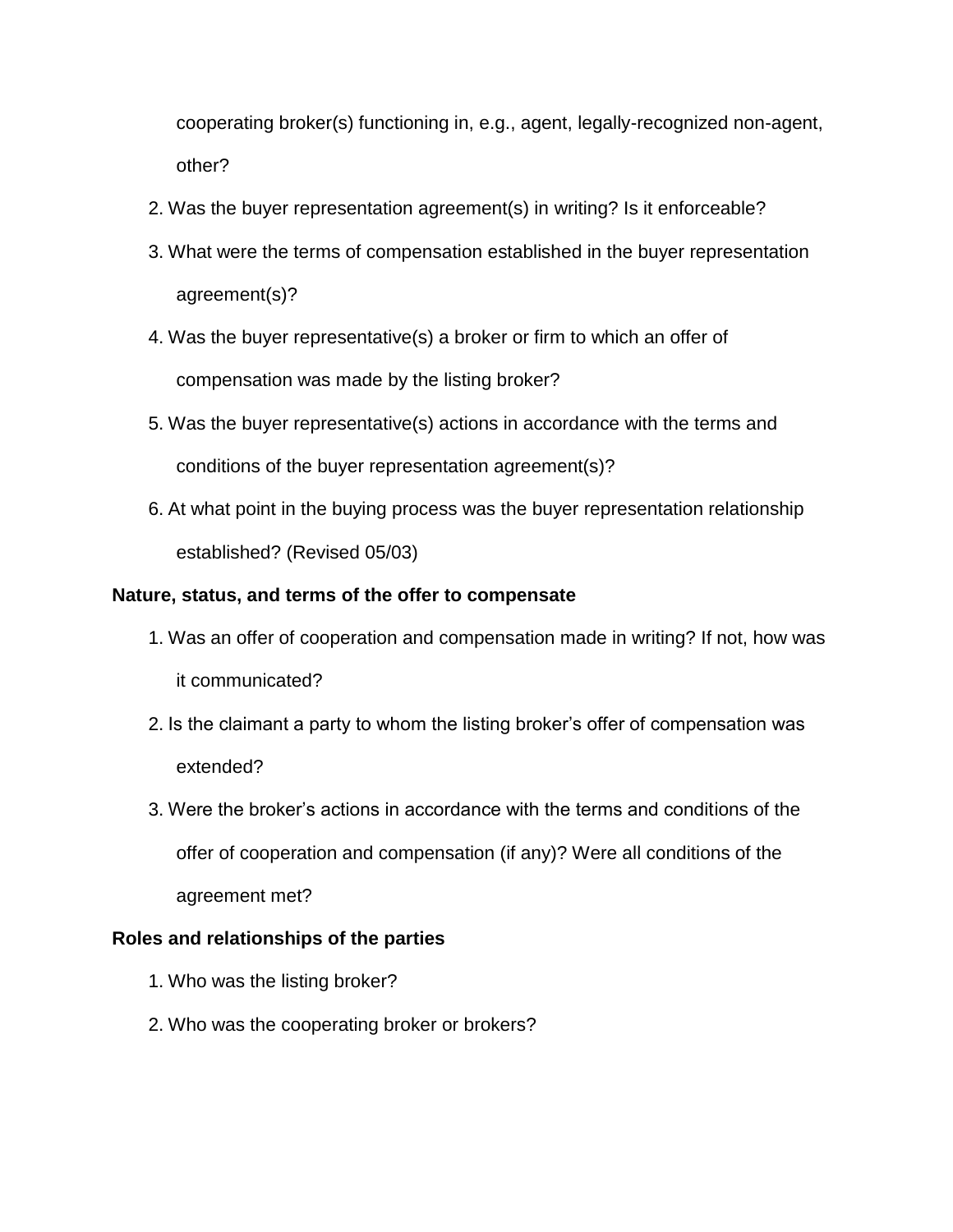- 3. Were any of the brokers acting as subagents? As buyer brokers? In another legally recognized capacity?
- 4. Did the cooperating broker(s) have an agreement, written or otherwise, to act as agent or in another legally recognized capacity on behalf of any of the parties?
- 5. Were any of the brokers (including the listing broker) acting as a principal in the transaction?
- 6. What were the brokers' relationships with respect to the seller, the purchaser, the listing broker, and any other cooperating brokers involved in the transaction? (a) Was the buyer represented by a party with whom the broker had previously dealt?
	- (b) Is the primary shareholder of the buyer-corporation a party with whom the broker had previously dealt?
	- (c) Was a prior prospect a vital link to the buyer?
- 7. Are all appropriate parties to the matter joined? (Revised 05/03)

# **Initial contact with the purchaser**

- 1. Who first introduced the purchaser or tenant to the property?
- 2. When was the first introduction made?
	- (a) Was the introduction made when the buyer had a specific need for that type

of property?

- (b) Was the introduction instrumental in creating the desire to purchase?
- (c) Did the buyer know about the property before the broker contacted him? Did

he know it was for sale?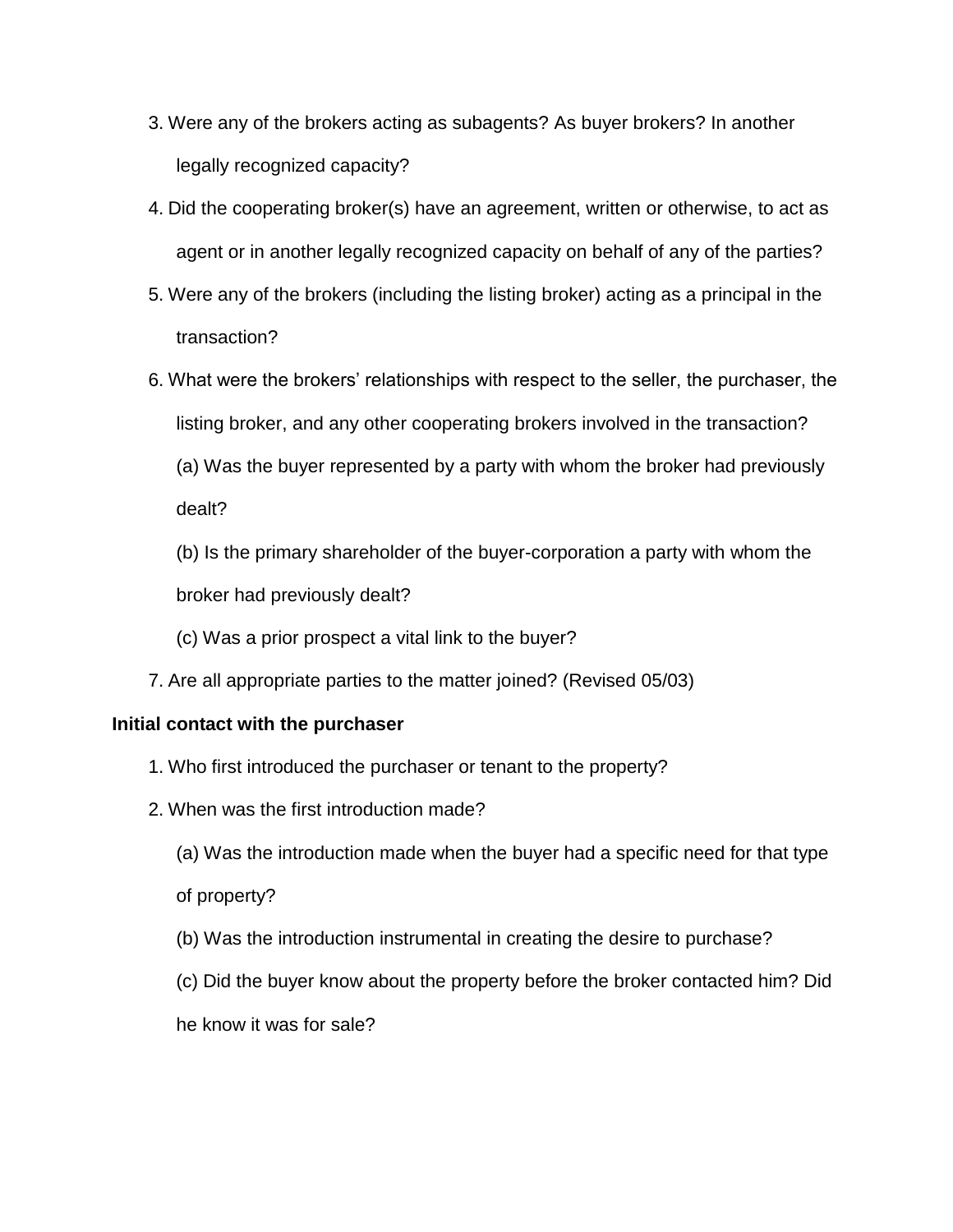- (d) Were there previous dealings between the buyer and the seller?
- (e) Did the buyer find the property on his own?
- 3. How was the first introduction made?
	- (a) Was the property introduced as an open house?
	- (b) What subsequent efforts were made by the broker after the open house?

(Refer to Factor #1)

- (c) Was the introduction made to a different representative of the buyer?
- (d) Was the "introduction" merely a mention that the property was listed?
- (e) What property was first introduced?

### **Conduct of the brokers**

- 1. Were all required disclosures complied with?
- 2. Was there a faithful exercise of the duties a broker owes to his client/principal?
- 3. If more than one cooperating broker was involved, was either (or both) aware of the other's role in the transaction?
- 4. Did the broker who made the initial introduction to the property engage in conduct (or fail to take some action) which caused the purchaser or tenant to utilize the services of another broker? (Refer to Factor #4)
- 5. Did the cooperating broker (or second cooperating broker) initiate a separate series of events, unrelated to and not dependent on any other broker's efforts, which led to the successful transaction—that is, did the broker perform services which assisted the buyer in making his decision to purchase? (Refer to Factor #4)
	- (a) Did the broker make preparations to show the property to the buyer?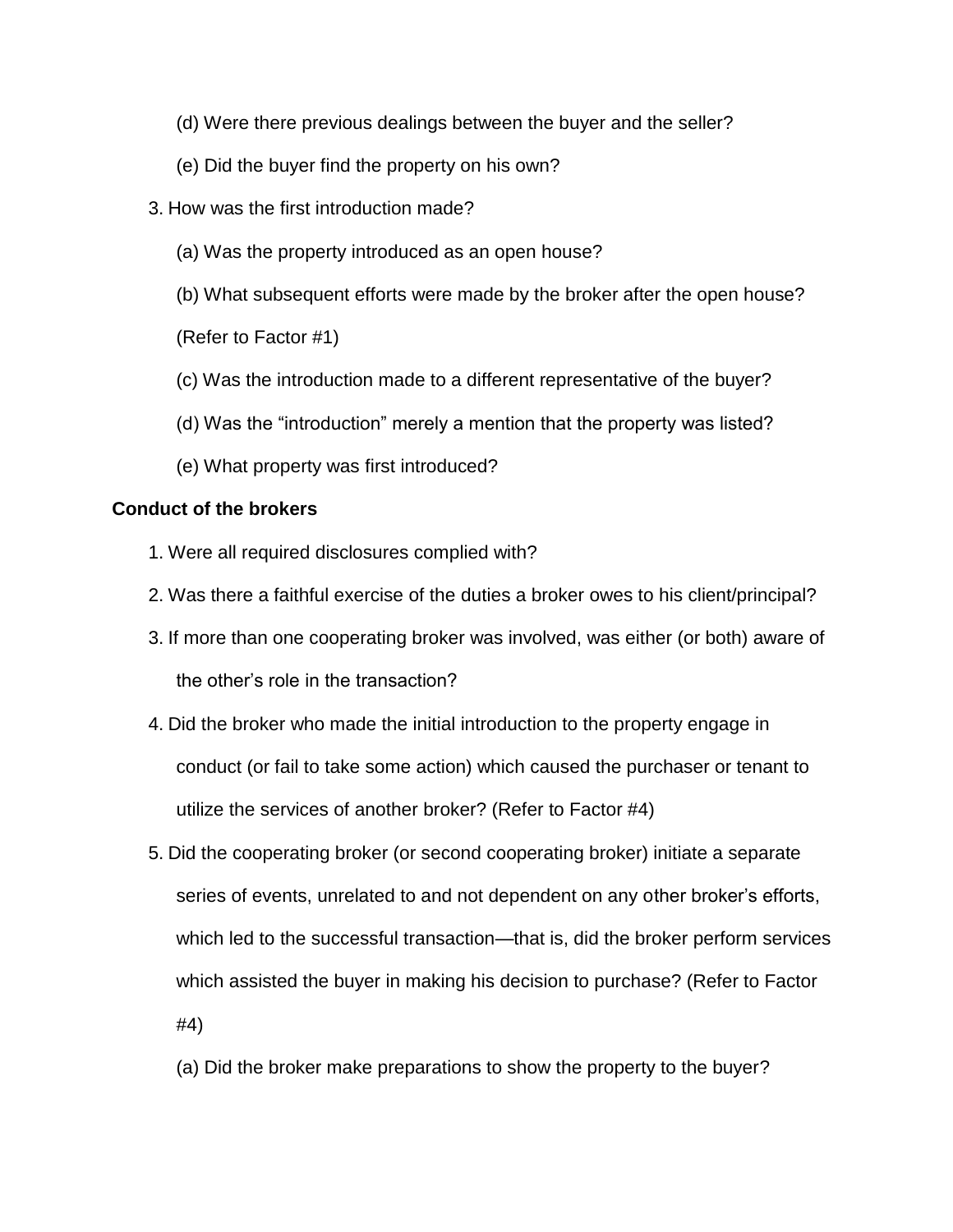- (b) Did the broker make continued efforts after showing the property?
- (c) Did the broker remove an impediment to the sale?
- (d) Did the broker make a proposal upon which the final transaction was based?
- (e) Did the broker motivate the buyer to purchase?
- 6. How do the efforts of one broker compare to the efforts of another?
	- (a) What was the relative amount of effort by one broker compared to another?

(b) What was the relative success or failure of negotiations conducted by one broker compared to the other?

7. If more than one cooperating broker was involved, how and when did the second cooperating broker enter the transaction?

### **Continuity and breaks in continuity (abandonment and estrangement)**

- 1. What was the length of time between the broker's efforts and the final sales agreement?
- 2. Did the original introduction of the purchaser or tenant to the property start an uninterrupted series of events leading to the sale or lease, or was the series of events hindered or interrupted in any way?

(a) Did the buyer terminate the relationship with the broker? Why? (Refer to Factor #4)

- (b) Did negotiations break down?
- 3. If there was an interruption or break in the original series of events, how was it caused, and by whom?

(a) Did the seller change the listing agreement from an open listing to an exclusive listing agreement with another broker?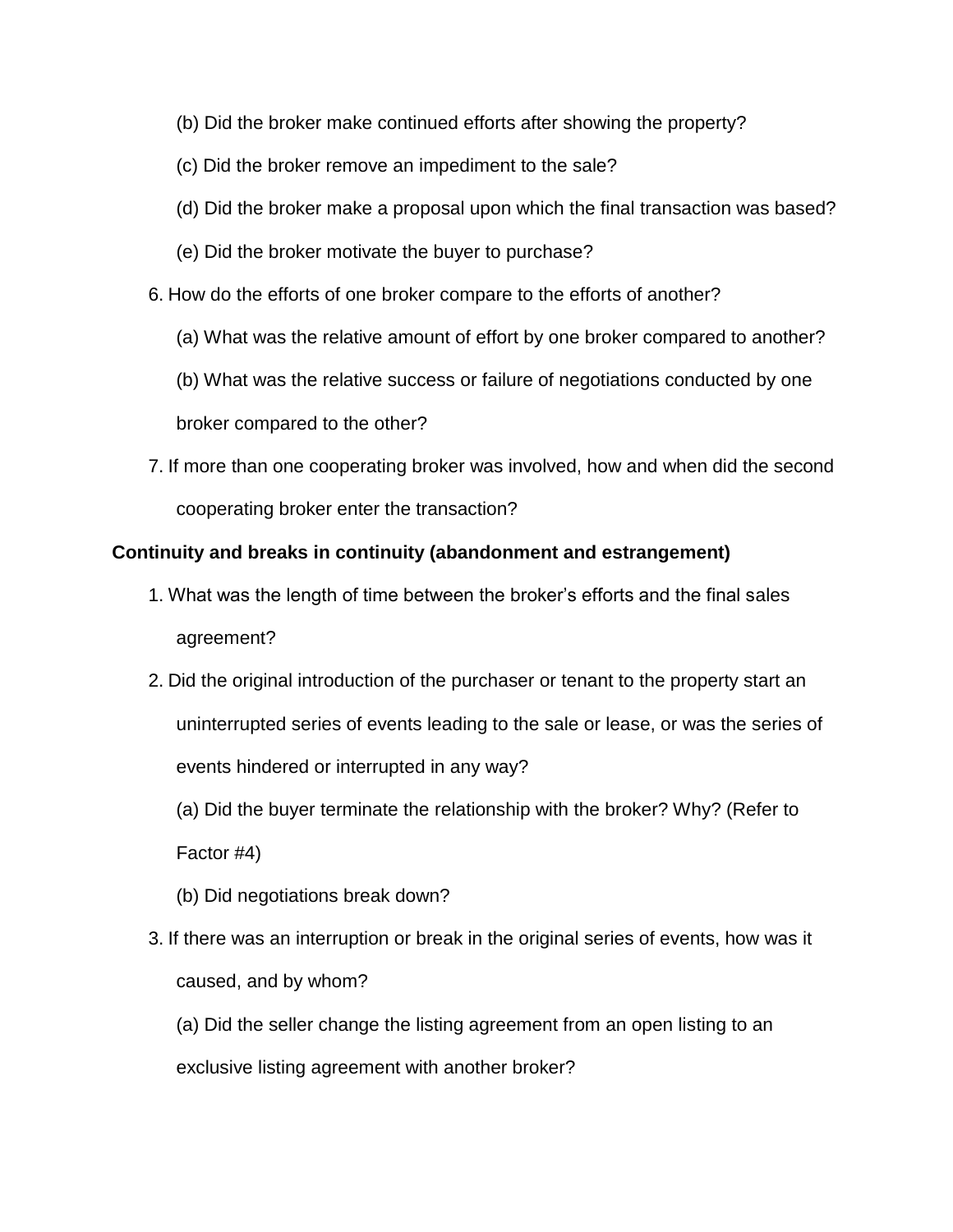(b) Did the purchaser's motive for purchasing change?

(c) Was there interference in the series of events from any outside or intervening cause or party?

- 4. Did the broker who made the initial introduction to the property maintain contact with the purchaser or tenant, or could the broker's inaction have reasonably been viewed by the buyer or tenant as a withdrawal from the transaction?
- 5. Was the entry of any cooperating broker into the transaction an intrusion into an existing relationship between the purchaser and another broker, or was it the result of abandonment or estrangement of the purchaser, or at the request of the purchaser?

### **Conduct of the buyer**

- 1. Did the buyer make the decision to buy independent of the broker's efforts/information?
- 2. Did the buyer negotiate without any aid from the broker?
- 3. Did the buyer seek to freeze out the broker?
	- (a) Did the buyer seek another broker in order to get a lower price?
	- (b) Did the buyer express the desire not to deal with the broker and refuse to negotiate through him?
	- (c) Did the contract provide that no brokers or certain brokers had been involved?

# **Conduct of the seller**

- 1. Did the seller act in bad faith to deprive the broker of his commission?
	- (a) Was there bad faith evident from the fact that the difference between the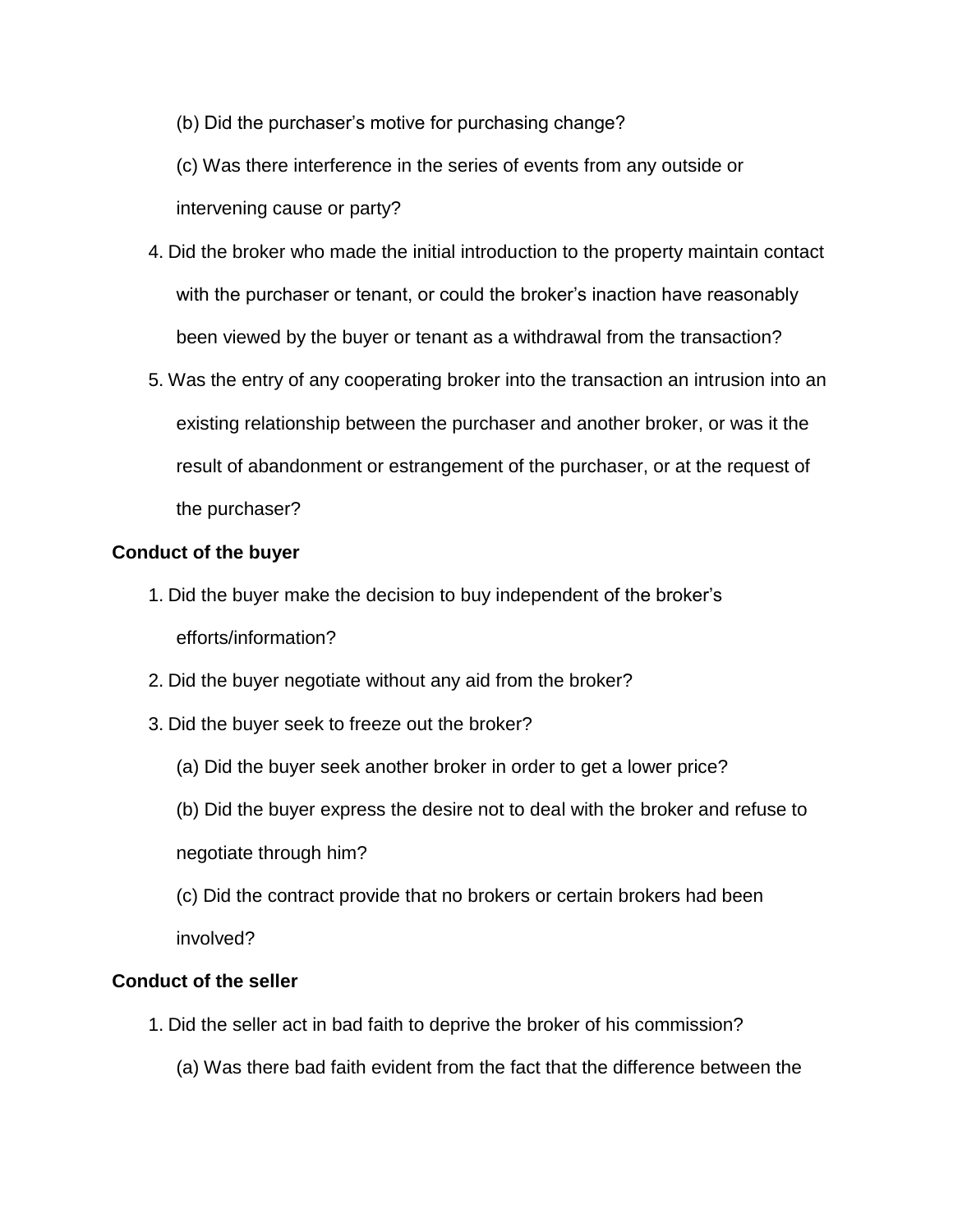original bid submitted and the final sales price equaled the broker's commission?

(b) Was there bad faith evident from the fact that a sale to a third party was a straw transaction (one in which a non-involved party posed as the buyer) which was designed to avoid paying commission?

(c) Did the seller freeze out the broker to avoid a commission dispute or to avoid paying a commission at all?

2. Was there bad faith evident from the fact that the seller told the broker he would not sell on certain terms, but did so via another broker or via the buyer directly?

### **Leasing transactions**

- 1. Did the cooperating broker have a tenant representation agreement?
- 2. Was the cooperating broker working with the "authorized" staff member of the tenant company?
- 3. Did the cooperating broker prepare a tenant needs analysis?
- 4. Did the cooperating broker prepare a market analysis of available properties?
- 5. Did the cooperating broker prepare a tour book showing alternative properties and conduct a tour?
- 6. Did the cooperating broker show the tenant the property leased?
- 7. Did the cooperating broker issue a request for proposal on behalf of the tenant for the property leased?
- 8. Did the cooperating broker take an active part in the lease negotiations?
- 9. Did the cooperating broker obtain the tenant's signature on the lease document?
- 10.Did the tenant work with more than one broker; and if so, why? (Revised 11/96)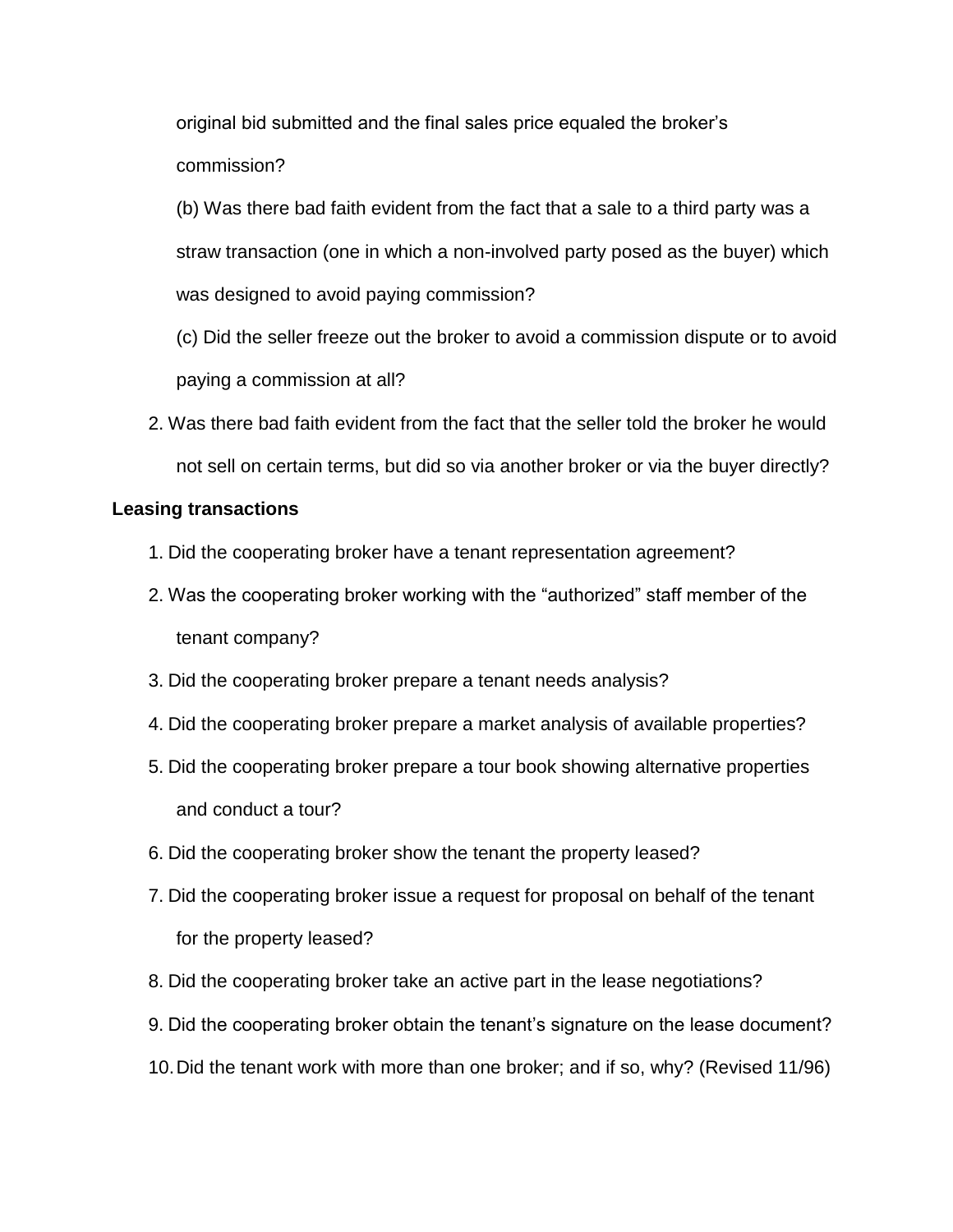### **Other information**

Is there any other information that would assist the Hearing Panel in having a full, clear understanding of the transaction giving rise to the arbitration request or in reaching a fair and equitable resolution of the matter?

These questions are typical, but not all-inclusive, of the questions that may assist Hearing Panels in understanding the issues before them. The objective of a panel is to carefully and impartially weigh and analyze the whole course of conduct of the parties and render a reasoned peer judgment with respect to the issues and questions presented and to the request for award.

### **Sample Fact Situation Analysis**

The National Association's Professional Standards Committee has consistently taken the position that arbitration awards should not include findings of fact or rationale for the arbitrators' award. Among the reasons for this are the fact that arbitration awards are not appealable on the merits but generally only on the limited procedural bases established in the governing state arbitration statute; that the issues considered by Hearing Panels are often myriad and complex, and the reasoning for an award may be equally complex and difficult to reduce to writing; and that the inclusion of written findings of fact or rationale (or both) would conceivably result in attempts to use such detail as "precedent" in subsequent hearings which might or might not involve similar facts. The end result might be elimination of the careful consideration of the entire course of events and conduct contemplated by these procedures and establishment of local, differing arbitration "templates" or predeterminants of entitlement inconsistent with these procedures and Interpretation 31.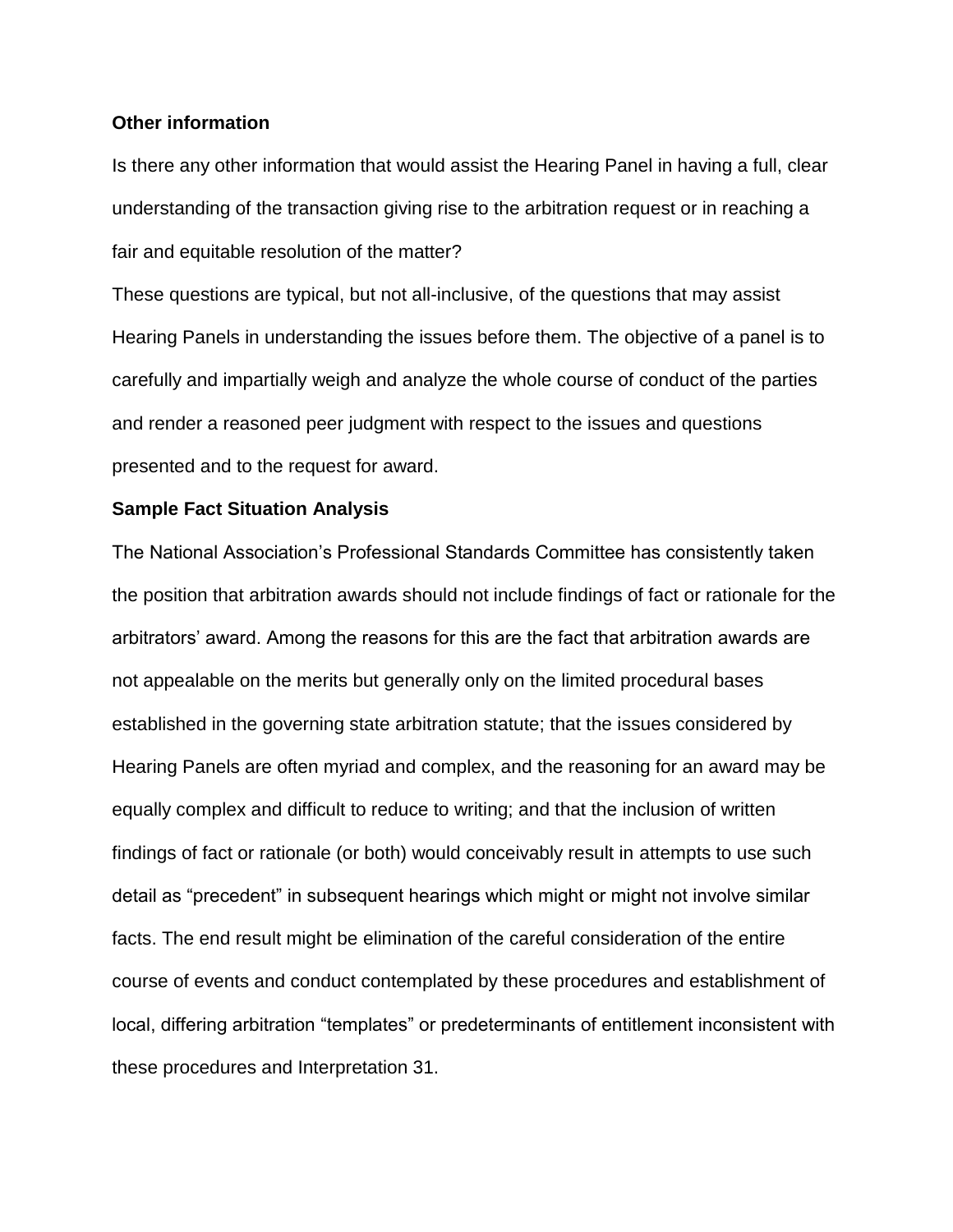Weighed against these concerns, however, was the desire to provide some model or sample applications of the factors, questions, and issues set forth in these Arbitration Guidelines. The following "fact situations" and analyses are provided for informational purposes and are not intended to carry precedential weight in any hearing.

### *Fact Situation #1*

Listing Broker L placed a listing in the MLS and offered compensation to subagents and to buyer agents. Broker Z, not a participant in the MLS, called to arrange an appointment to show the property to a prospective purchaser. There was no discussion of compensation. Broker Z presented Broker L with a signed purchase agreement, which was accepted by the seller. Subsequently, Broker Z requested arbitration with Broker L, claiming to be the procuring cause of sale.

Analysis: While Broker Z may have been the procuring cause of sale, Broker L's offer of compensation was made only to members of the MLS. Broker L never offered cooperation and compensation to Broker Z, nor did Broker Z request compensation at any time prior to instituting the arbitration request. There was no contractual relationship between them, and therefore no issue to arbitrate.

#### *Fact Situation #2*

Same as #1, except Broker Z is the buyer's agent.

**Analysis:** Same result, since there was no contractual relationship between Broker L and Broker Z and no issue to arbitrate.

### *Fact Situation #3*

Broker L placed a listing in the MLS and offered compensation to subagents and to buyer agents. Broker S (a subagent) showed the property to Buyer #1 on Sunday and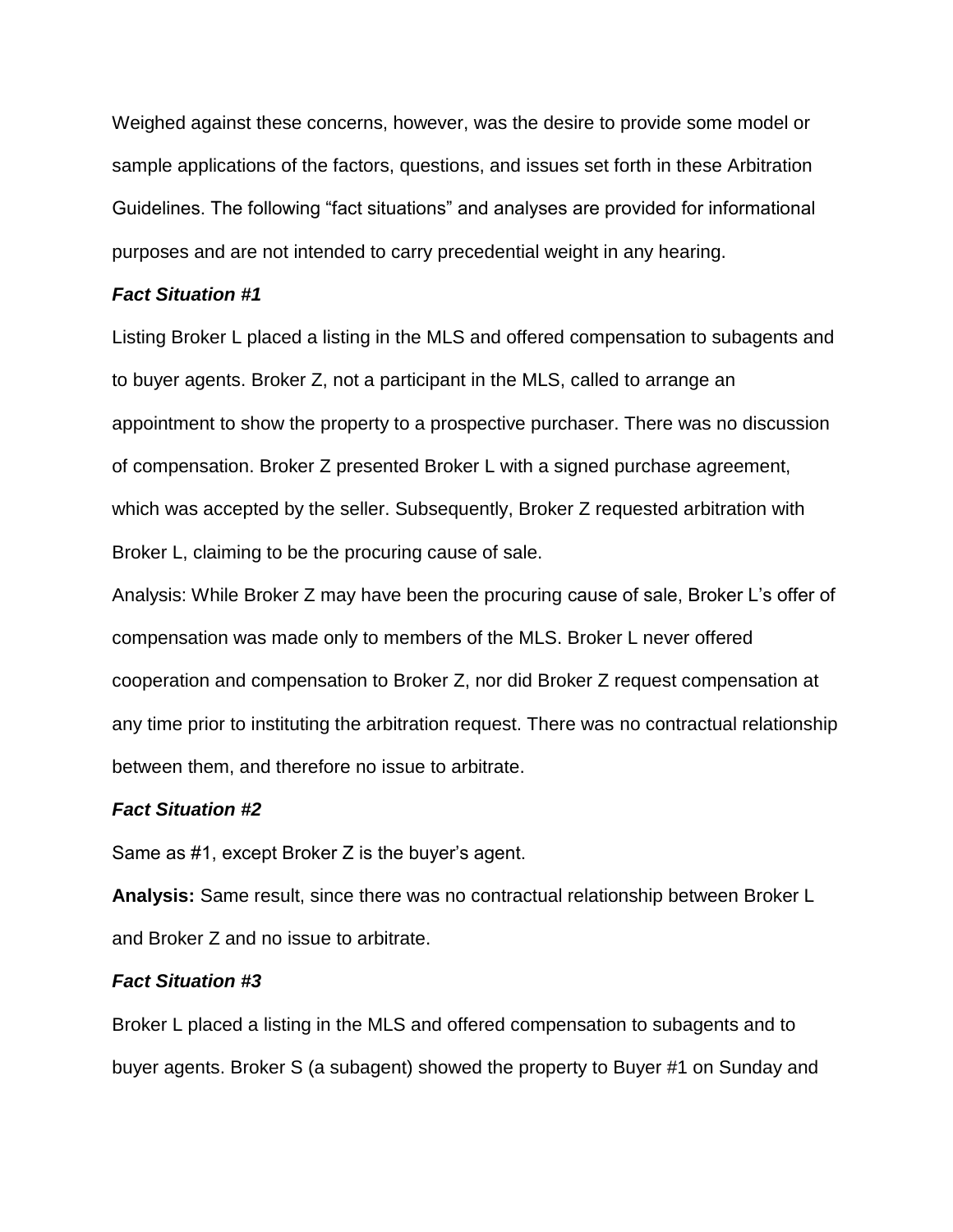again on Tuesday. On Wednesday, Broker A (a subagent) wrote an offer to purchase on behalf of Buyer #1 which was presented to the seller by Broker L and which was accepted. At closing, subagency compensation is paid to Broker A. Broker S subsequently filed an arbitration request against Broker A, claiming to be the procuring cause of sale.

**Analysis:** Broker S's claim could have been brought against Broker A (pursuant to Standard of Practice 17-4) or against Broker L (the listing broker), who had promised to compensate the procuring cause of sale, thus arguably creating a contractual relationship between Broker L and Broker S. (Amended 11/96)

### *Fact Situation #4*

Same as #3, except Broker S filed the arbitration request against Broker L (the listing broker).

**Analysis:** This is an arbitrable matter, since Broker L promised to compensate the procuring cause of sale. Broker L, to avoid the possibility of having to pay two cooperating brokers in the same transaction, should join Broker A in arbitration so that all competing claims can be resolved in a single hearing. The Hearing Panel will consider, among other things, why Buyer #1 made the offer to purchase through Broker A instead of Broker S. If it is determined that Broker S initiated a series of events which were unbroken in their continuity and which resulted in the sale, Broker S will likely prevail.

### *Fact Situation #5*

Same as #3, except Broker L offered compensation only to subagents. Broker B (a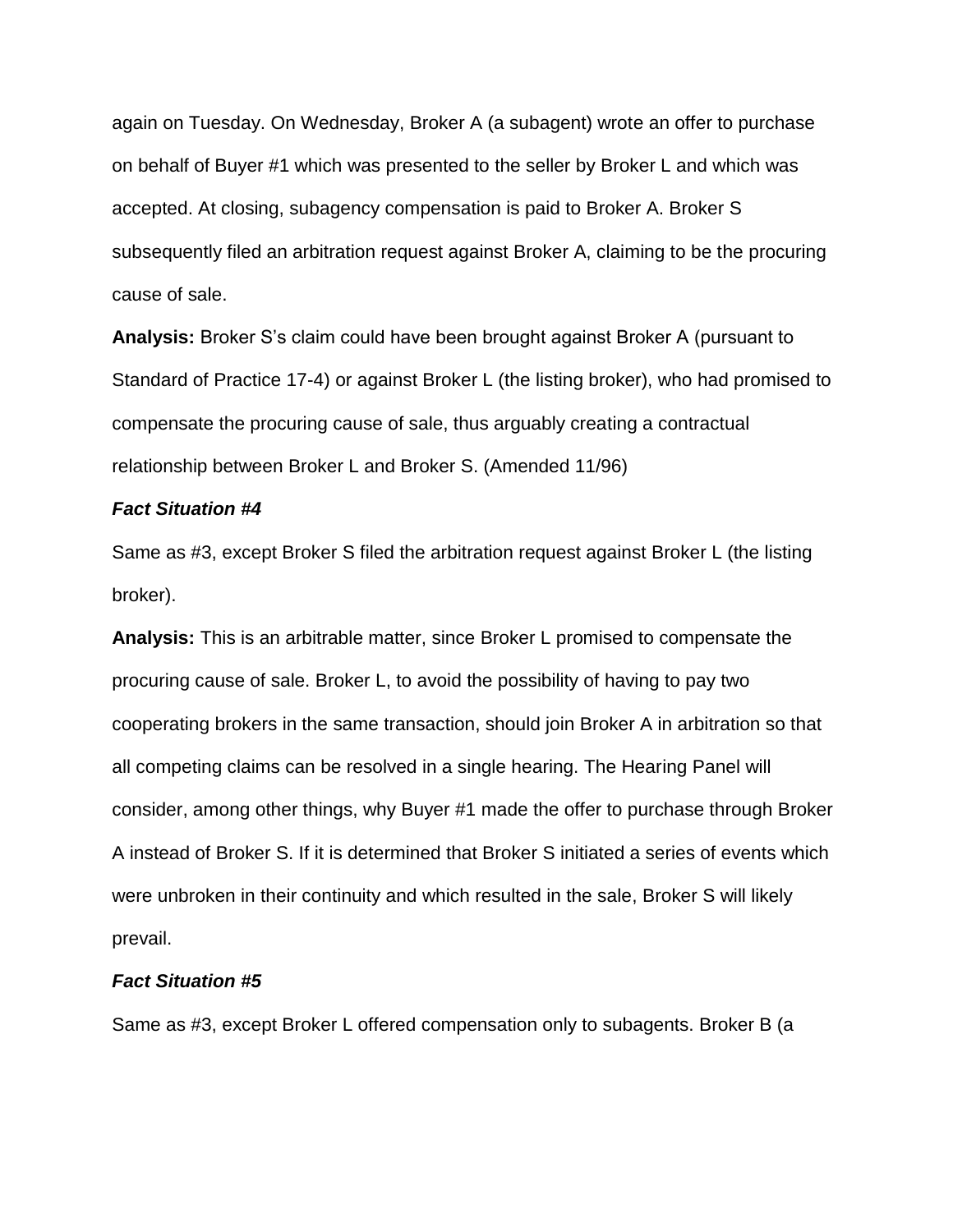buyer agent) requested permission to show the property to Buyer #1, wrote an offer which was accepted, and subsequently claimed to be the procuring cause of sale. **Analysis:** Since Broker L did not make an offer of compensation to buyer brokers, there was no contractual relationship between Broker L and Broker B and no arbitrable issue to resolve.

If, on the other hand, Broker L had offered compensation to buyer brokers either through MLS or otherwise and had paid Broker A, then arbitration could have been conducted between Broker B and Broker A pursuant to Standard of Practice 17-4. Alternatively, arbitration could occur between Broker B and Broker L.

#### *Fact Situation #6*

Listing Broker L placed a listing in the MLS and made an offer of compensation to subagents and to buyer agents. Broker S (a subagent) showed the property to Buyer #1, who appeared uninterested. Broker S made no effort to further contact Buyer #1. Six weeks later, Broker B (a buyer broker) wrote an offer on the property on behalf of Buyer #1, presented it to Broker L, and it was accepted. Broker S subsequently filed for arbitration against Broker L, claiming to be the procuring cause. Broker L joined Broker B in the request so that all competing claims could be resolved in one hearing. **Analysis:** The Hearing Panel will consider Broker S's initial introduction of the buyer to the property, the period of time between Broker S's last contact with the buyer and the time that Broker B wrote the offer, and the reason Buyer #1 did not ask Broker S to write the offer. Given the length of time between Broker S's last contact with the buyer, the fact that Broker S had made no subsequent effort to contact the buyer, and the length of time that transpired before the offer was written, abandonment of the buyer may have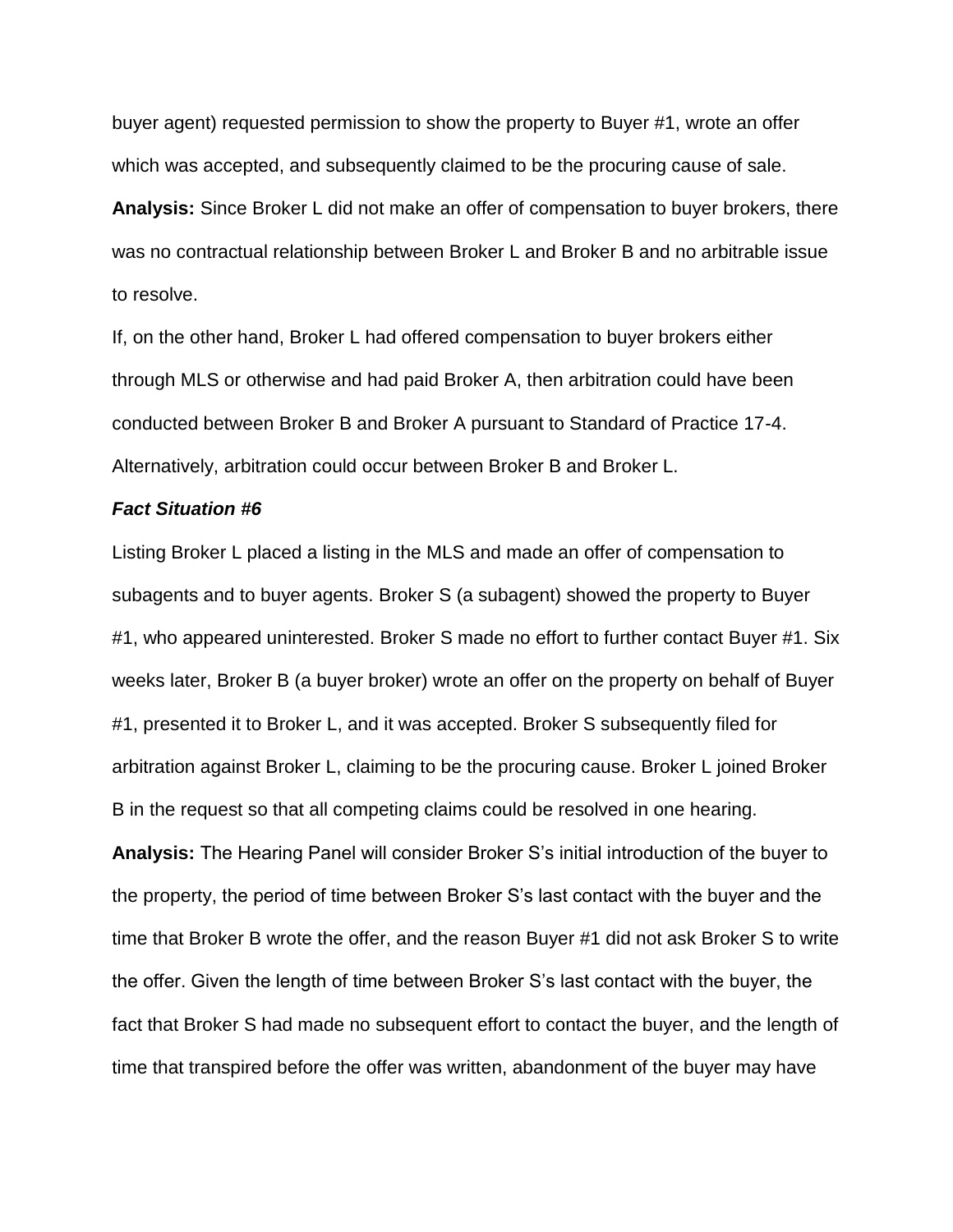occurred. If this is the case, the Hearing Panel may conclude that Broker B instituted a second, separate series of events that was directly responsible for the successful transaction.

#### *Fact Situation #7*

Same as #6, except that Broker S (a subagent) showed Buyer #1 the property several times, most recently two days before the successful offer to purchase was written by Broker B (a buyer broker). At the arbitration hearing, Buyer #1 testified she was not dissatisfied in any way with Broker S but simply decided that "I needed a buyer agent to be sure that I got the best deal."

**Analysis:** The Hearing Panel should consider Broker S's initial introduction of the buyer to the property; that Broker S had remained in contact with the buyer on an ongoing basis; and whether Broker S's efforts were primarily responsible for bringing about the successful transaction. Unless abandonment or estrangement can be demonstrated, resulting, for example, because of something Broker S said or did (or neglected to say or do but reasonably should have), Broker S will likely prevail. Agency relationships are not synonymous with nor determinative of procuring cause. Representation and entitlement to compensation are separate issues. (Amended 11/99)

### *Fact Situation #8*

Similar to #6, except Buyer #1 asked Broker S for a comparative market analysis as the basis for making a purchase offer. Broker S reminded Buyer #1 that he (Broker S) had clearly disclosed his status as subagent, and that he could not counsel Buyer #1 as to the property's market value. Broker B based his claim to entitlement on the grounds that he had provided Buyer #1 with information that Broker S could not or would not provide.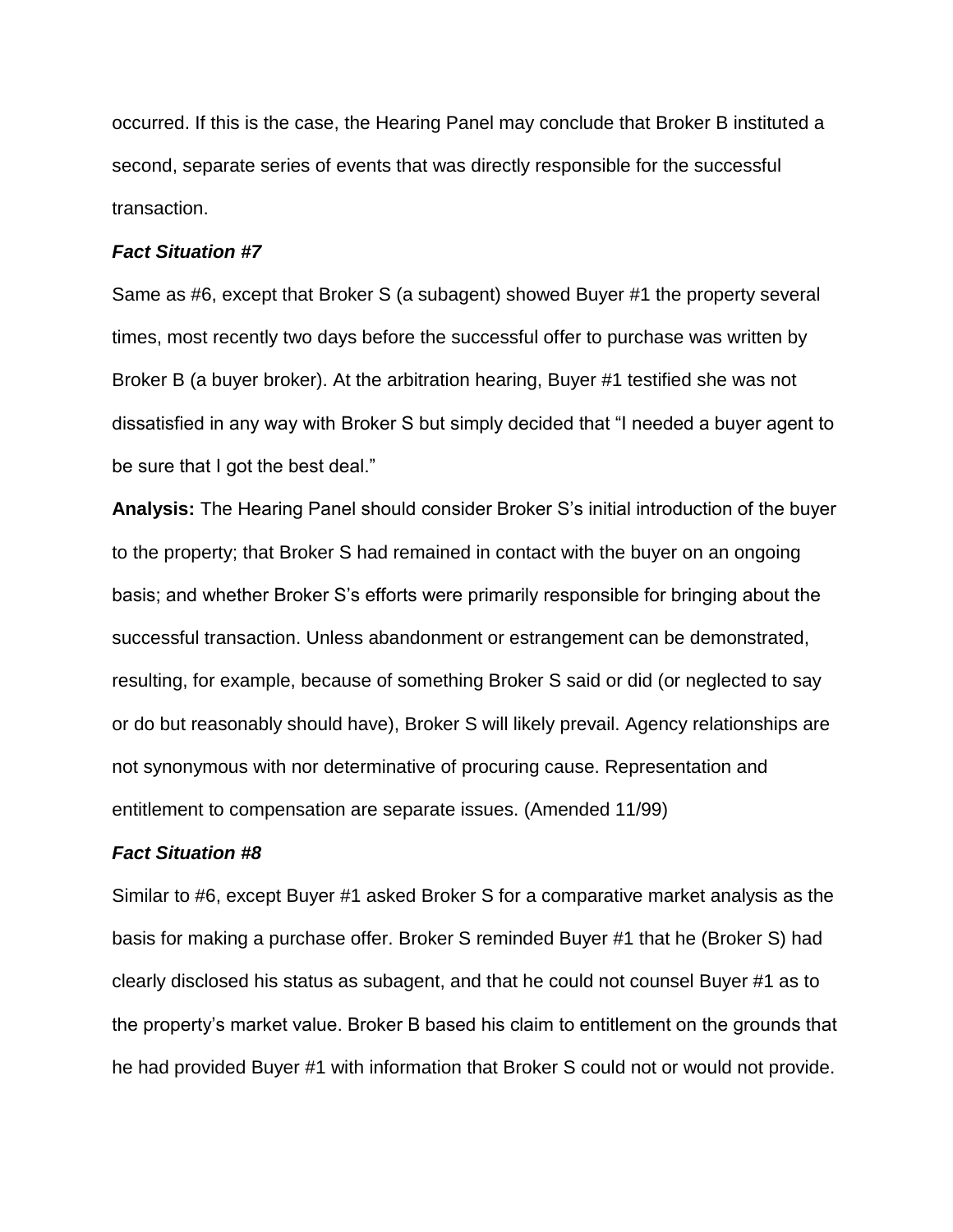**Analysis:** The Hearing Panel should consider Broker S's initial introduction of the buyer to the property; that Broker S had made early and timely disclosure of his status as a subagent; whether adequate alternative market information was available to enable Buyer #1 to make an informed purchase decision; and whether Broker S's inability to provide a comparative market analysis of the property had clearly broken the chain of events leading to the sale. If the panel determines that the buyer did not have cause to leave Broker S for Broker B, they may conclude that the series of events initiated by Broker S remained unbroken, and Broker S will likely prevail.

### *Fact Situation #9*

Similar to #6, except Broker S made no disclosure of his status as subagent (or its implications) until faced with Buyer #1's request for a comparative market analysis.

**Analysis:** The Hearing Panel should consider Broker S's initial introduction of the buyer to the property; Broker S's failure to clearly disclose his agency status on a timely basis; whether adequate alternative market information was available to enable Buyer #1 to make an informed purchase decision; and whether Broker S's belated disclosure of his agency status (and its implications) clearly broke the chain of events leading to the sale. If the panel determines that Broker S's failure to disclose his agency status was a reasonable basis for Buyer #1's decision to engage the services of Broker B, they may conclude that the series of events initiated by Broker S had been broken, and Broker B will likely prevail.

### *Fact Situation #10*

Listing Broker L placed a property on the market for sale or lease and offered compensation to brokers inquiring about the property. Broker A, acting as a subagent,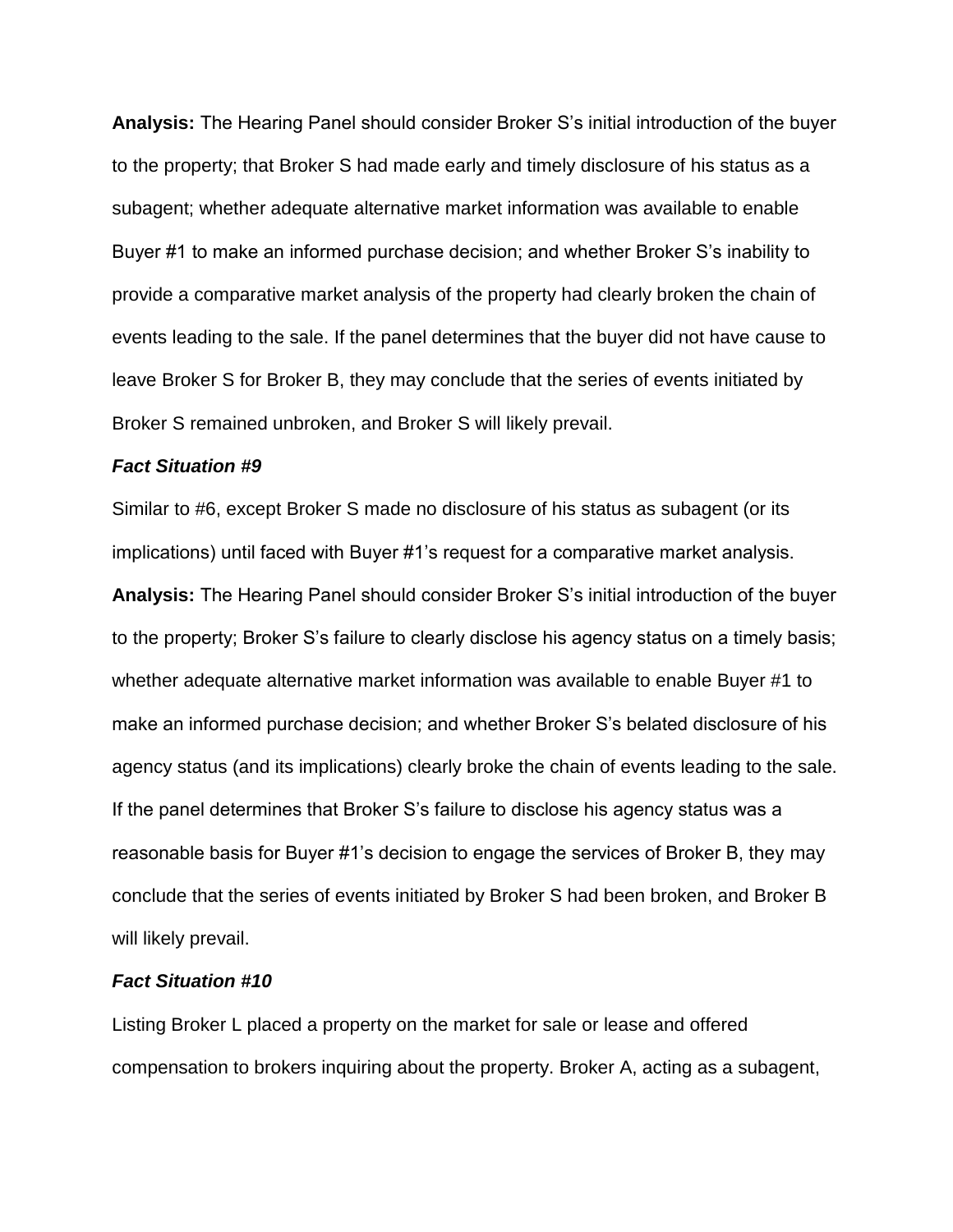showed the property on two separate occasions to the vice president of manufacturing for ABC Corporation. Broker B, also acting as a subagent but independent of Broker A, showed the same property to the chairman of ABC Corporation, whom he had known for more than fifteen (15) years. The chairman liked the property and instructed Broker B to draft and present a lease on behalf of ABC Corporation to Broker L, which was accepted by the owner/landlord. Subsequent to the commencement of the lease, Broker A requested arbitration with Broker L, claiming to be the procuring cause.

**Analysis:** This is an arbitrable matter as Broker L offered compensation to the procuring cause of the sale or lease. To avoid the possibility of having to pay two commissions, Broker L joined Broker B in arbitration so that all competing claims could be resolved in a single hearing. The Hearing Panel considered both brokers' introductions of the property to ABC Corporation. Should the Hearing Panel conclude that both brokers were acting independently and through separate series of events, the Hearing Panel may conclude that Broker B was directly responsible for the lease and should be entitled to the cooperating broker's portion of the commission. (Adopted 11/96)

### *Fact Situation #11*

Broker A, acting as the agent for an out-of-state corporation, listed for sale or lease a 100,000 square foot industrial facility. The property was marketed offering compensation to both subagents and buyer/tenant agents. Over a period of several months, Broker A made the availability of the property known to XYZ Company and, on three (3) separate occasions, showed the property to various operational staff of XYZ Company. After the third showing, the vice president of finance asked Broker A to draft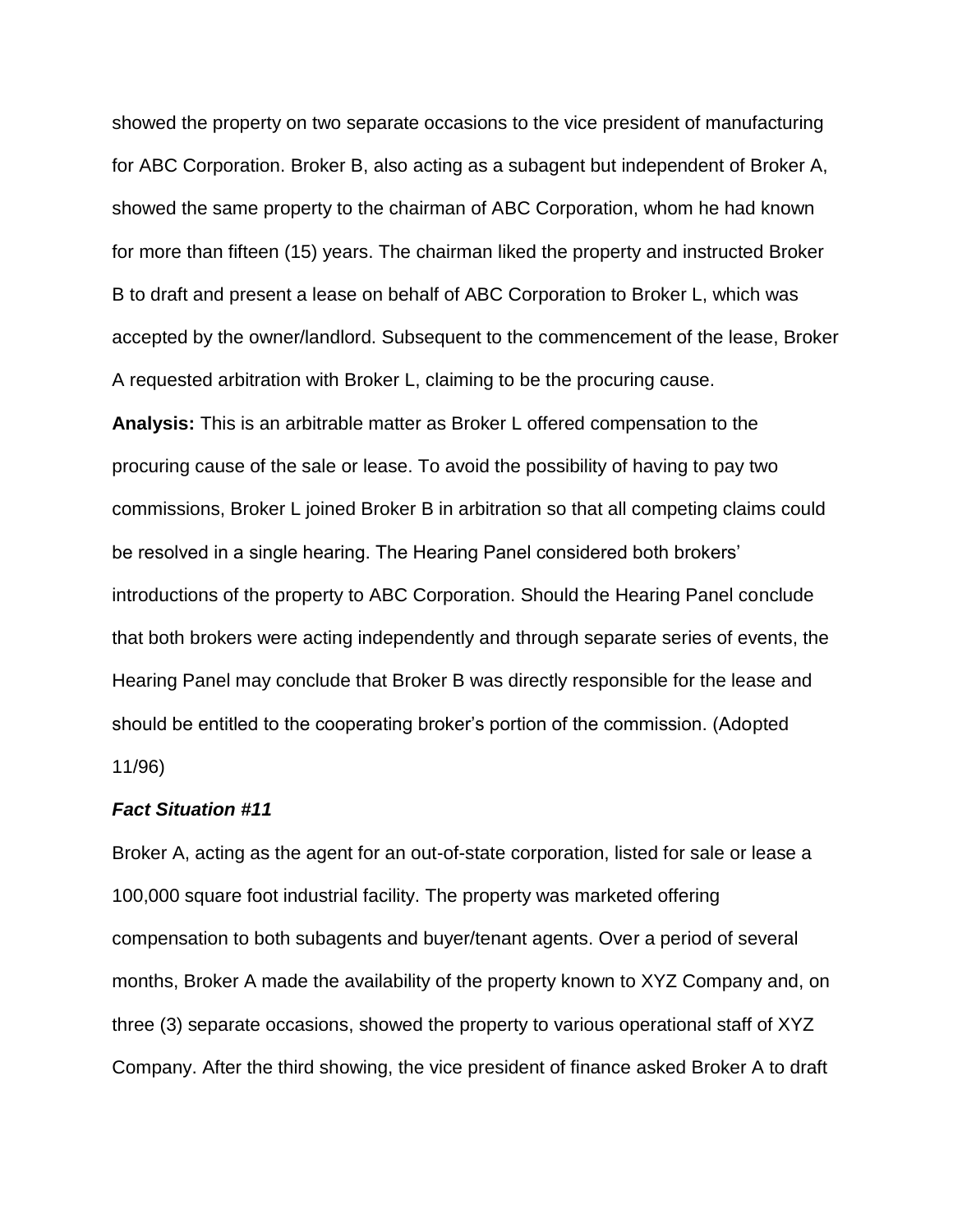a lease for his review with the president of XYZ Company and its in-house counsel. The president, upon learning that Broker A was the listing agent for the property, instructed the vice president of finance to secure a tenant representative to ensure that XYZ Company was getting "the best deal." One week later, tenant representative Broker T presented Broker A with the same lease that Broker A had previously drafted and the president of XYZ Company had signed. The lease was accepted by the out-of-state corporation. Upon payment of the lease commission to Broker A, Broker A denied compensation to Broker T and Broker T immediately requested arbitration claiming to be the procuring cause.

**Analysis:** The Hearing Panel should consider Broker A's initial introduction of XYZ Company to the property, Broker A's contact with XYZ Company on an on-going basis, and whether Broker A initiated the series of events which led to the successful lease. Given the above facts, Broker A will likely prevail. Agency relationships are not synonymous with nor determinative of procuring cause. Representation and entitlement to compensation are separate issues.

#### *Fact Situation #12*

Broker A has had a long-standing relationship with Client B, the real estate manager of a large, diversified company. Broker A has acquired or disposed of twelve (12) properties for Client B over a five (5) year period. Client B asks Broker A to locate a large warehouse property to consolidate inventories from three local plants. Broker A conducts a careful evaluation of the operational and logistical needs of the plants, prepares a report of his findings for Client B, and identifies four (4) possible properties that seem to meet most of Client B's needs. At Client B's request, he arranges and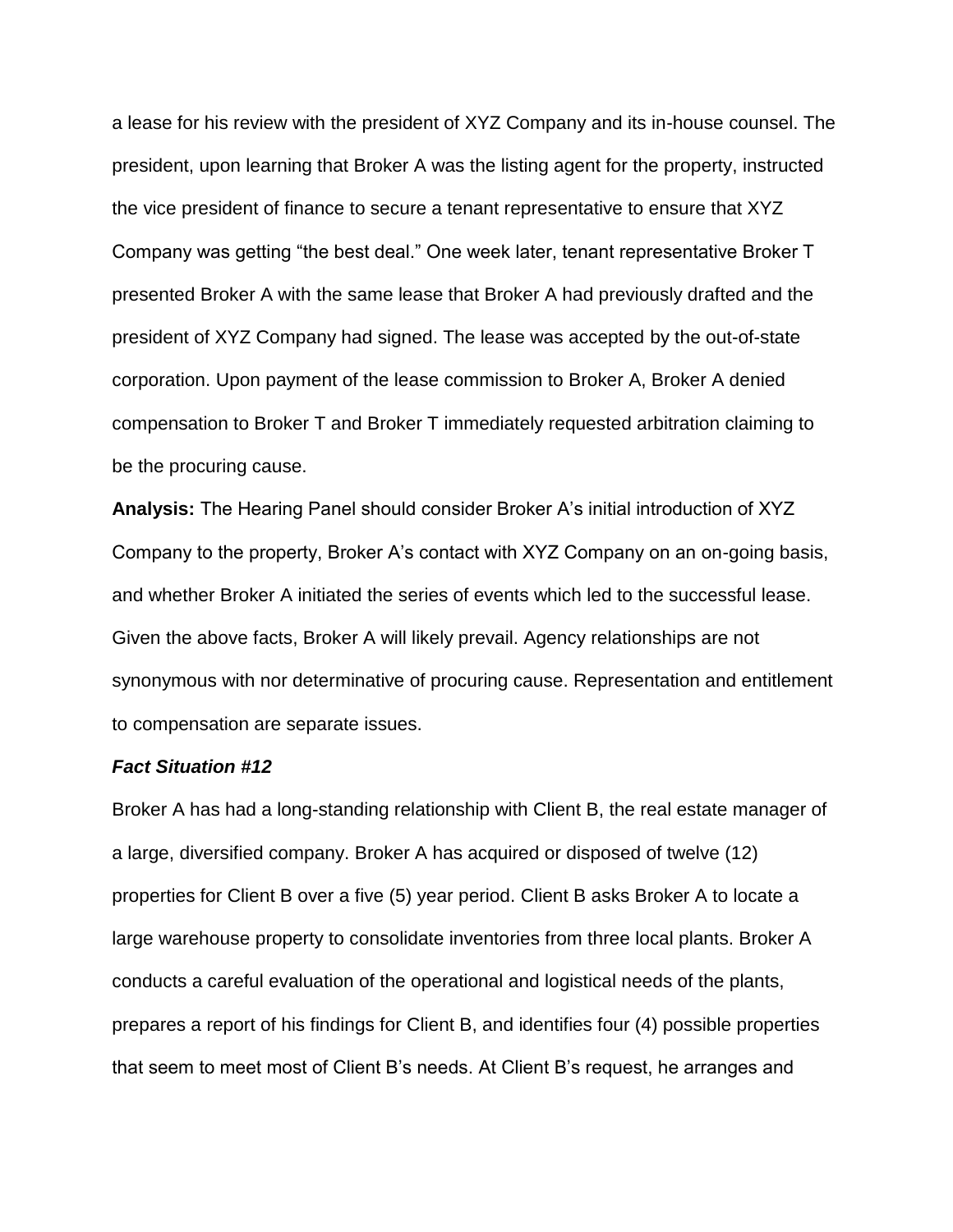conducts inspections of each of these properties with several operations level individuals. Two (2) of the properties were listed for sale exclusively by Broker C. After the inspections, Broker A sends Broker C a written registration letter in which he identifies Client B's company and outlines his expectation to be paid half of any commission that might arise from a transaction on either of the properties. Broker C responds with a written denial of registration, but agrees to share any commission that results from a transaction procured by Broker A on either of the properties. Six (6) weeks after the inspections, Client B selects one of the properties and instructs Broker A to initiate negotiations with Broker C. After several weeks the negotiations reach an impasse. Two (2) weeks later, Broker A learns that Broker C has presented a proposal directly to Client B for the other property that was previously inspected. Broker A then contacts Broker C, and demands to be included in the negotiations. Broker C refuses, telling Broker A that he has "lost control of his prospect," and will not be recognized if a transaction takes place on the second property. The negotiations proceed, ultimately resulting in a sale of the second property. Broker A files a request for arbitration against Broker C.

**Analysis:** This would be an arbitrable dispute as a compensation agreement existed between Broker A and Broker C. The Hearing Panel will consider Broker A's introduction of the property to Client B, the property reports prepared by Broker A, and the time between the impasse in negotiations on the first property and the sale of the second property. If the Hearing Panel determines that Broker A initiated the series of events that led to the successful sale, Broker A will likely prevail. (Adopted 11/96)